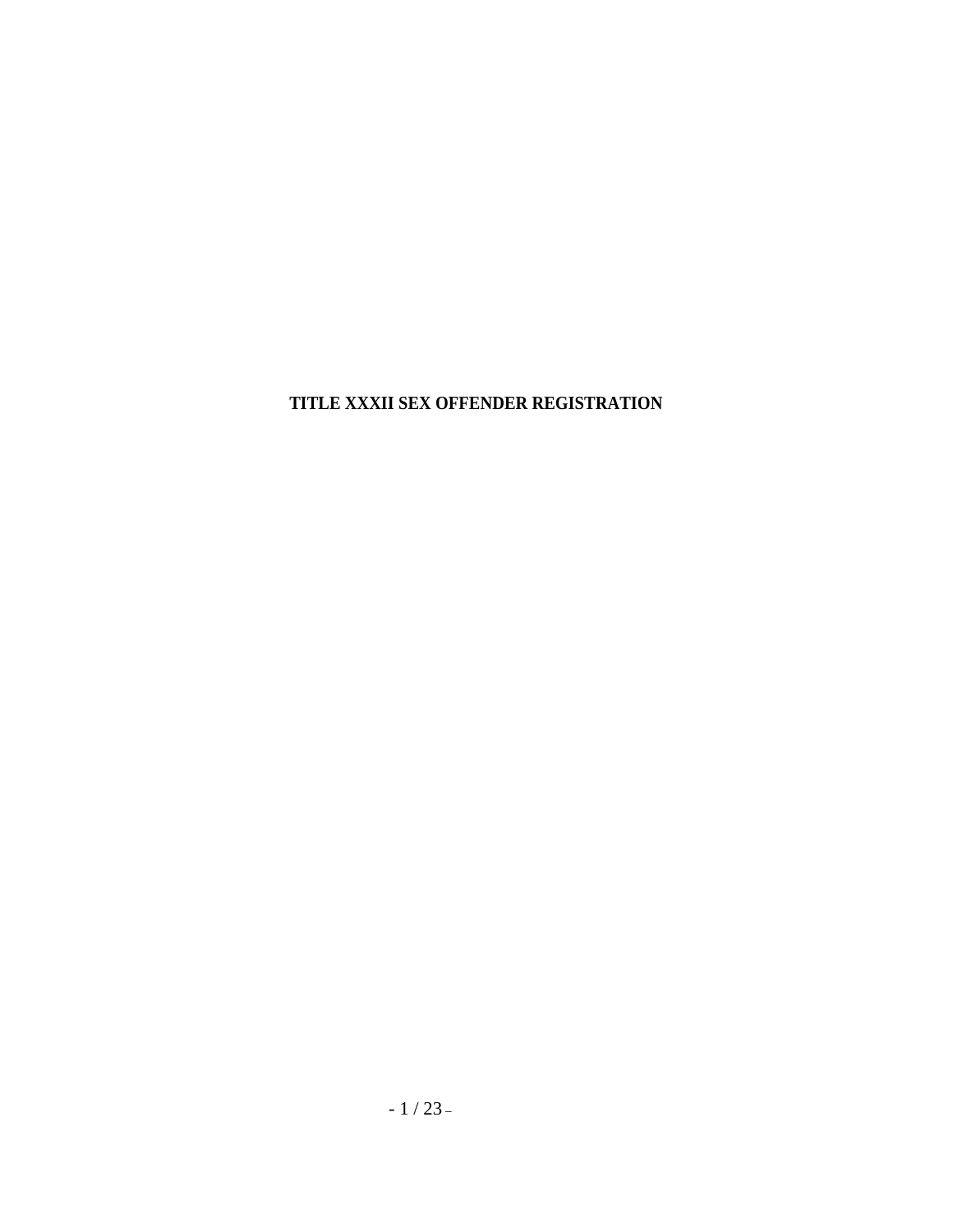| <b>CHAPTER 1.</b> |                                                                                   |    |
|-------------------|-----------------------------------------------------------------------------------|----|
| $§32-1-1$         |                                                                                   |    |
| <b>CHAPTER 2.</b> |                                                                                   |    |
| $$32-2-1$         |                                                                                   |    |
| $§32 - 2 - 2$     |                                                                                   |    |
| $$32-2-3$         |                                                                                   |    |
| $§32 - 2 - 4$     |                                                                                   |    |
| $§32 - 2 - 5$     |                                                                                   |    |
| $§32 - 2 - 6$     |                                                                                   |    |
| $§32-2-7$         |                                                                                   |    |
| $§32 - 2 - 8$     | Registrant Official Determination of Tier and Exceptions14                        |    |
| $$32-2-9$         | Administrative Review of Registrant Official Determination 14                     |    |
| <b>CHAPTER 3.</b> |                                                                                   |    |
|                   |                                                                                   |    |
| $§32-3-1$         | Prohibition Against Sex Offender Being Present in or Within a Certain Distance of |    |
|                   |                                                                                   |    |
| $$32-3-2$         | Prohibition on Offenders Residing Within Two Thousand Five Hundred Feet Within a  |    |
|                   |                                                                                   |    |
| <b>CHAPTER 4.</b> |                                                                                   |    |
| $§32-4-1$         |                                                                                   |    |
| $§32-4-2$         |                                                                                   |    |
| $§32-4-3$         |                                                                                   |    |
| <b>CHAPTER 5.</b> |                                                                                   |    |
| $§32-5-1$         |                                                                                   |    |
| $$32-5-2$         |                                                                                   |    |
| $$32-5-3$         |                                                                                   |    |
| $§32 - 5 - 4$     |                                                                                   |    |
| <b>CHAPTER 6.</b> |                                                                                   |    |
| $$32-6-1$         |                                                                                   |    |
| $$32-6-2$         |                                                                                   |    |
| <b>CHAPTER 7.</b> |                                                                                   |    |
| $§32-7-1$         |                                                                                   |    |
| <b>CHAPTER 8.</b> |                                                                                   | 22 |
| $$32-8-1$         |                                                                                   |    |
| $§32 - 8 - 2$     |                                                                                   |    |
| $§32 - 8 - 3$     |                                                                                   |    |
| $$32-8-4$         |                                                                                   |    |
| $$32-8-5$         |                                                                                   |    |
| $$32-8-6$         |                                                                                   |    |
| $§32 - 8 - 7$     |                                                                                   |    |
| $§32 - 8 - 8$     |                                                                                   |    |
| $§32 - 8 - 9$     |                                                                                   |    |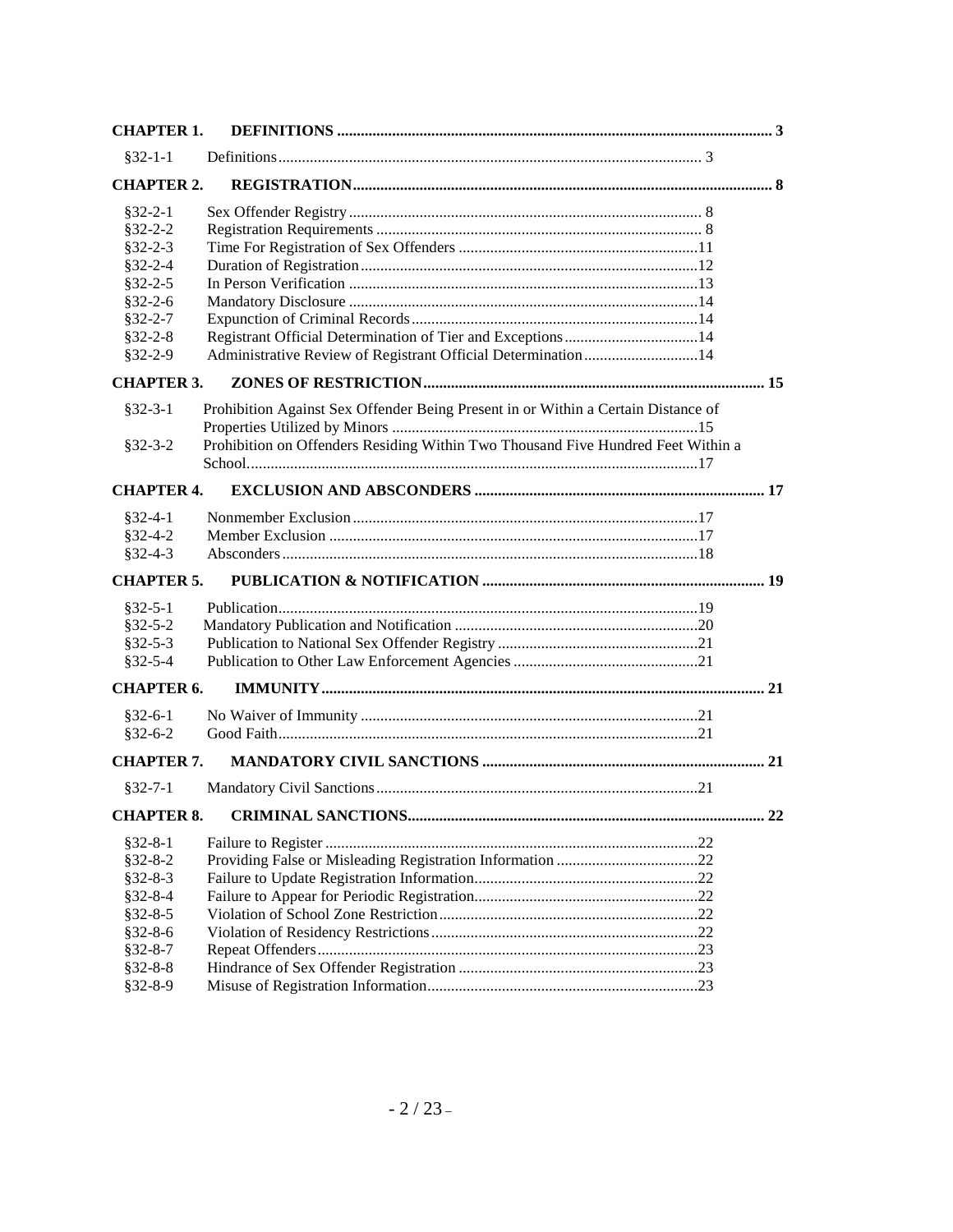## <span id="page-2-0"></span>**CHAPTER 1. DEFINITIONS**

### <span id="page-2-1"></span>**§32-1-1 Definitions**

For solely the purposes of this Title, the following words shall have the meanings ascribed herein unless the context clearly requires otherwise:

- 1. "Convicted" or a variant thereof, means being subjected to penal consequences based on the final judgment on a verdict or a finding of guilty, a plea of guilty, or a plea of nolo contendre when used with respect to a Sex Offense, and includes (a) a juvenile prosecuted and found guilty as an adult for a Sex Offense or (b) adjudicated delinquent as a juvenile for that offense, but only if the offender is 14 years of age or older at the time of the offense and the offense adjudicated was comparable to or more severe than aggravated sexual abuse (as described in Section 2241 of Title 18 of the United States Code), or was an attempt or conspiracy to commit such an offense.
- 2. "Criminal Offense" means a federal, state, local, tribal, foreign, or military offense (to the extent specified by the Secretary of Defense under section  $115(a)(8)(C)(i)$  of Public Law 105-119 (10 U.S.C. 951 note) or other criminal offense.
- 3. "Employee" includes an individual who is self-employed or works for any other entity, whether compensated or not.
- 4. "Exception means any exception for which sex offender may be eligible under Section 32-2-4, 32-3-1, Section 32-3-2, and Section 32-4-2.
- 5. "Immediate" and "immediately" shall be defined as within three business days.
- 6. "Imprisonment" means incarceration pursuant to a conviction, regardless of the nature of the institution in which the offender serves the sentence. This term shall be interpreted broadly rather than a narrow technical sense, to include, for example, confinement in a state "prison" as well as in a local "jail" or mental institution.
- 7. "Jurisdiction" refers to the fifty (50) states, the District of Columbia, the U.S. territories, and Indian tribes that elect to function as registration jurisdictions under SORNA.
- 8. "Loiter" means standing or sitting idly whether in or out of a vehicle, or remaining in or around property, not their own, without permission and a lawful reason.
- 9. "Minor" means an individual who has not attained the age of 18 years.
- 10. "Residence" means, with respect to an individual, the location of the individual's home or other place where the individual habitually lives or sleeps.
- 11. "Residing on the Reservation" shall mean any person who maintains a permanent or temporary residence, including students, temporary employees and military personnel on assignment.
- 12. "School" means a public or private daycare, childcare facility, preschool, elementary school, secondary school, trade school, professional school, or institute of higher learning.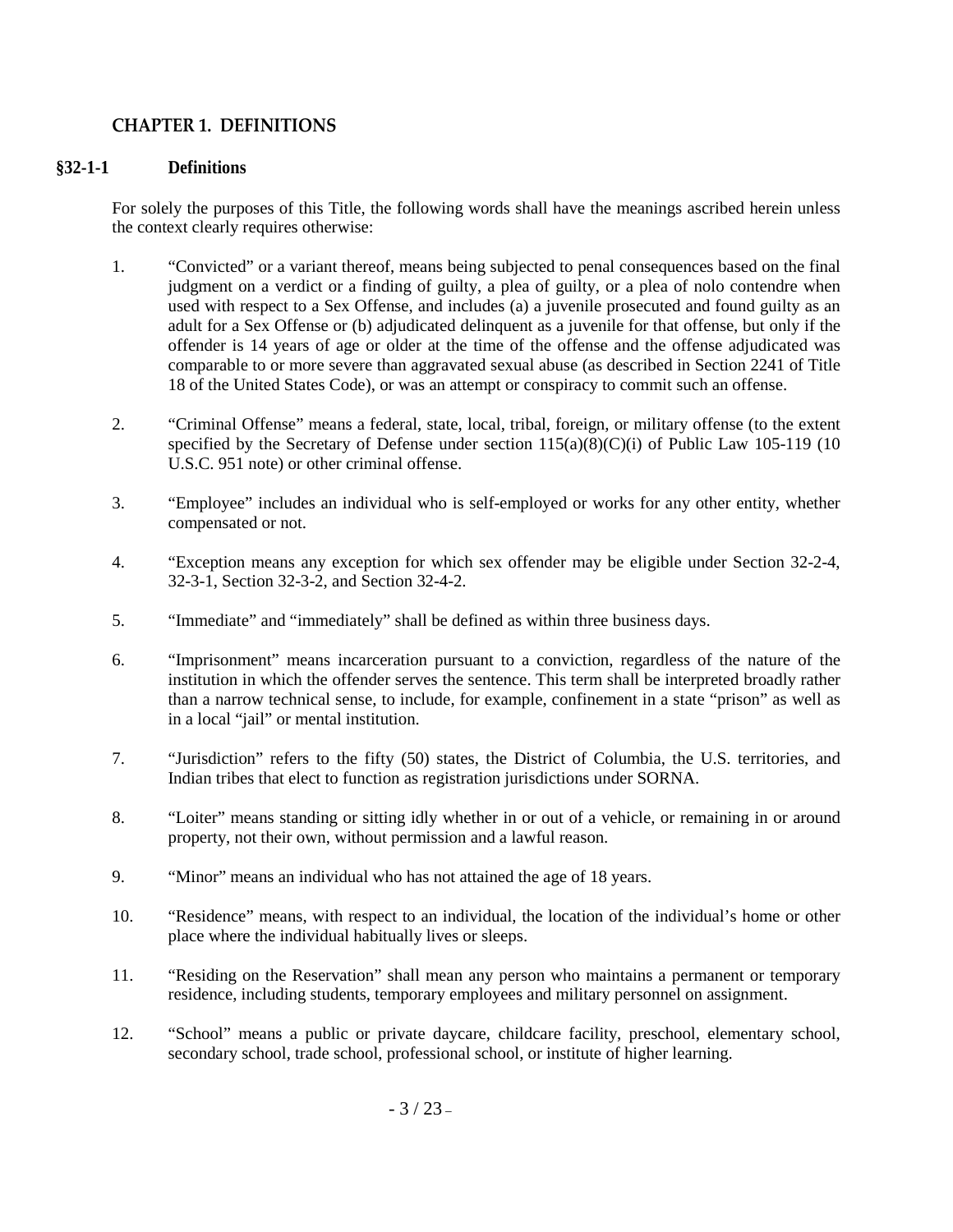- 13. "School Official" means the principal, director of schools, director of educational programs, or a member of the school board.
- 14. "Sexual Act" means:
	- a. contact between the penis and the vulva or the penis and the anus, and for purposes of this definition contact involving the penis occurs upon penetration, however slight;
	- b. contact between the mouth and the penis, the mouth and the vulva, or the mouth and the anus;
	- c. the penetration, however slight, of the anal or genital opening of another by a hand or finger or by any object, with an intent to abuse, humiliate, harass, degrade, or arouse or gratify the sexual desire of any person; or
	- d. the intentional touching, not through the clothing, of the genitalia of another person that has not attained the age of 18 years with an intent to abuse, humiliate, harass, degrade, or arouse or gratify the sexual desire of any person.
- 15. "Sexual contact" is defined the intentional touching, either directly or through the clothing, of the genitalia, anus, groin, breast, inner thigh, or buttocks of any person with an intent to abuse, humiliate, harass, degrade, or arouse or gratify the sexual desires of another person.
- 16. "Sex Offense"
	- a. Generally means:
		- i. a criminal offense in any jurisdiction that has an element involving a sexual act or sexual contact with another;
		- ii. a criminal offense in any jurisdiction that is a specified offense against a minor;
		- iii. a Federal offense, including but not limited to:
			- 1. Sex Trafficking of Children (18 U.S.C. §1591),
			- 2. Aggravated Sexual Abuse (18 U.S.C. §2241),
			- 3. Sexual Abuse (18 U.S.C. §2242)
			- 4. Video Voyeurism of a Minor (18 U.S.C. §1801)
			- 5. Sexual Abuse of a Minor or Ward (18 U.S.C. §2243),
			- 6. Abusive Sexual Contact (18 U.S.C. §2244),
			- 7. Offenses Resulting in Death (18 U.S.C. §2245),
			- 8. Sexual Exploitation of Children (18 U.S.C. §2251),
			- 9. Selling or Buying of Children (18 U.S.C. §2251A),
			- 10. Material Involving the Sexual Exploitation of Minors (18 U.S.C. §2252),
			- 11. Material Containing Child Pornography (18 U.S.C. §2252A),
			- 12. Misleading Domain Names on the Internet (18 U.S.C. §2252B),
			- 13. Misleading Words or Digital Images on the Internet (18 U.S.C. §2252C),
			- 14. Production of Sexually Explicit Depictions of a Minor for Import in to the United States (18 U.S.C. §2260),
			- 15. Transportation of a Minor for Illegal Sexual Activity (18 U.S.C. §2421),
			- 16. Coercion and Enticement of a Minor for Illegal Sexual Activity (18 U.S.C. §2422),
			- 17. Transportation of Minors for Illegal Sexual Activity, Travel With the Intent to Engage in Illicit Sexual Conduct with a Minor, Engaging in Illicit Sexual Conduct in Foreign Places (18 U.S.C. §2423),
			- 18. Failure to File Factual Statement about an Alien Individual (18 U.S.C. §2424), and
			- 19. Transmitting information about a Minor to further Criminal Sexual Conduct (18 U.S.C. §2425),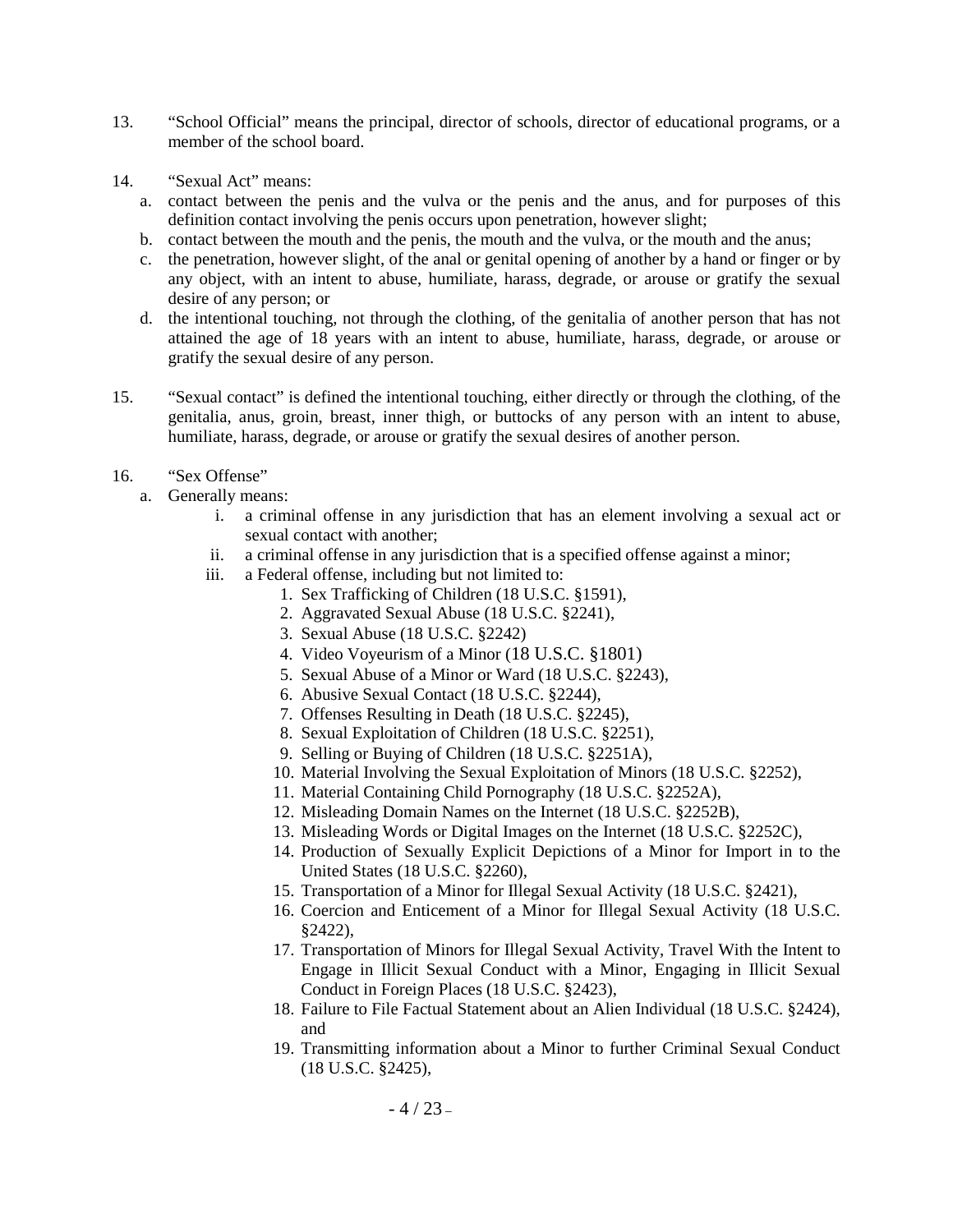- 20. (including an offense prosecuted under section 1152 or 1153 of Title 18 of the United States Code) under section 1591, or chapter 109A, 110 (other than section 2257, 2257A, or 2258), or 117, of Title 18 of the United States Code.
- iv. a military offense specified by the Secretary of Defense under section  $115(a)(8)(C)(i)$ of Public Law 105-119 (10 U.S.C. 951 note);
- v. any tribal offense consistent with the above sections or
- vi. an attempt or conspiracy to commit an offense described in clauses (i) through (iv);
- b. Foreign Convictions are a Sex Offense for the purposes of this Title if it was obtained with sufficient safeguards for fundamental fairness and due process for the accused. There shall be a presumption that convictions in Canada, the United Kingdom, Australia, and New Zealand have sufficient safe guards for fundamental fairness and due process for the accused.
- c. Offenses involving Consensual Sexual Conduct are not a Sex Offense for the purposes of this Title if the victim was an adult, unless the adult was under the custodial authority of the offender at the time of the offense, or if the victim was at least thirteen (13) years old and the offender was not more than four (4) years older than the victim.
- 17. "Sex Offender" means an individual who was convicted of, been acquitted by reason of insanity of, adjudicated delinquent of, plead nolo contendre to, plead guilty, or been found guilty of any Sex Offense or attempted Sex Offense.
- 18. "SORNA" means the Sex Offender Registration and Notification Act (Title I of the Adam Walsh Child Protection and Safety Act of 2006 P.L. 108-248).
- 19. "Specified Offense Against a Minor" means an offense that involves any of the following:
	- a. an offense (unless committed by a parent or guardian) involving kidnapping a minor;
	- b. an offense (unless committed by a parent or guardian) involving false imprisonment of a minor;
	- c. solicitation of a minor to engage in sexual conduct;
	- d. use of a minor in a sexual performance;
	- e. solicitation of a minor to practice prostitution;
	- f. video voyeurism of a minor as described in 18 U.S.C. §1801;
	- g. possession, production, or distribution of child pornography;
	- h. criminal sexual conduct involving a minor, or the use of the Internet to facilitate or attempt such conduct;

OR

i. any conduct that by its nature is a Sex Offense against a minor.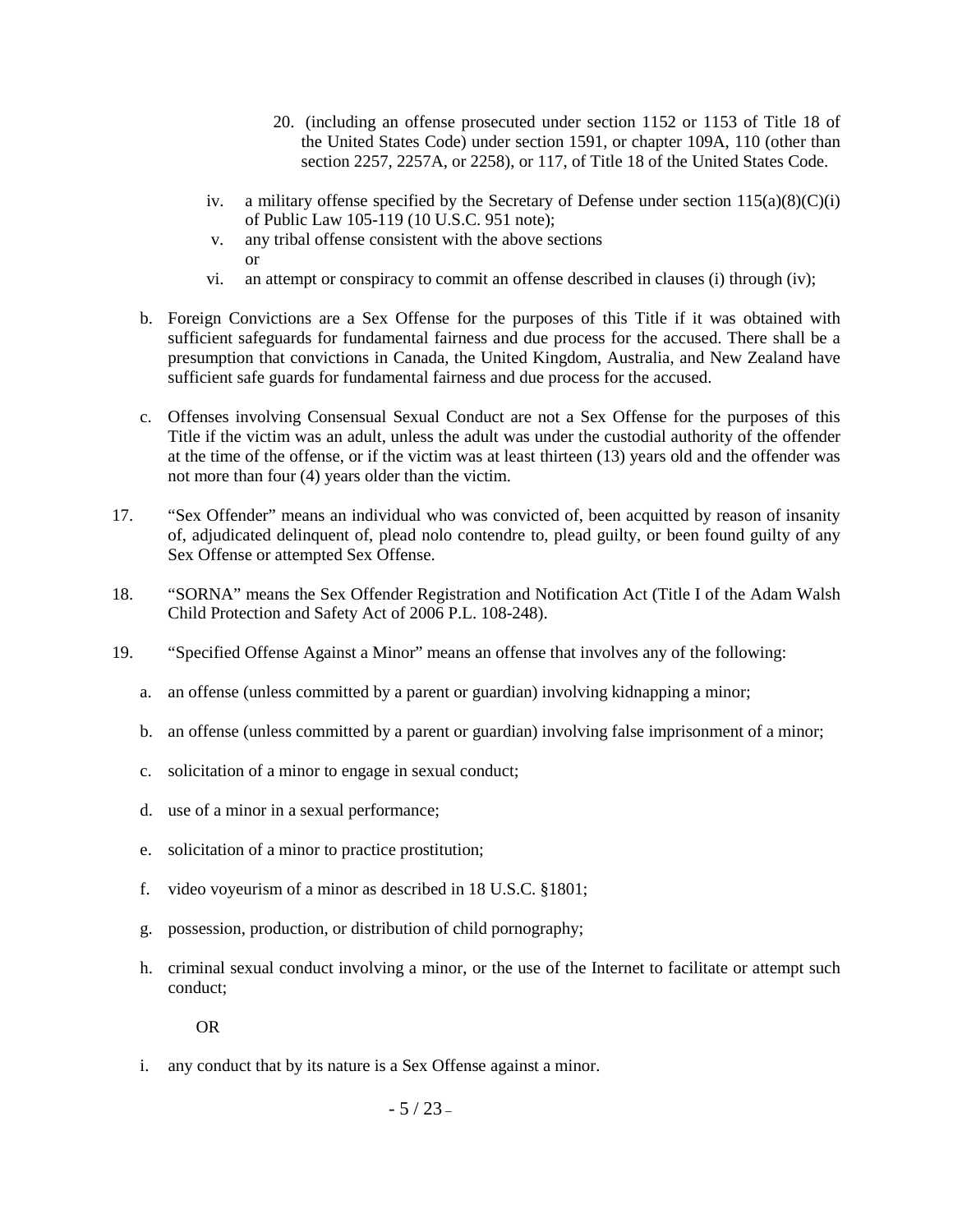- 20. "Student" means an individual who enrolls in or attends a public or private daycare, childcare facility, preschool, educational institution, including but not limited to a secondary school, trade or professional school, or institution of higher education.
- 21. "Tier I Sex Offender" means a Sex Offender other than a Tier II or Tier III Sex Offender.
	- a. Punishable by imprisonment for less than one (1) year, or a violation of Choctaw Tribal Code, and;
		- i. Is comparable to or more severe than the following offenses, or an attempt or conspiracy to commit such an offense:
			- 1. 18 U.S.C. §1801 (video voyeurism of a minor);
			- 2. 18 U.S.C. §2252 (receipt or possession of child pornography);
			- 3. 18 U.S.C. §2252A (receipt or possession of child pornography);
			- 4. 18 U.S.C. §2252B (misleading domain names on the internet);
			- 5. 18 U.S.C. §2252C (misleading words or digital images on the internet);
			- 6. 18 U.S.C. §2422(a) (coercion to engage in prostitution);
			- 7. 18 U.S.C. §2423(b) (travel with the intent to engage in illicit conduct);
			- 8. 18 U.S.C. §2423(c) (engaging in illicit conduct in foreign places);
			- 9. 18 U.S.C. §2423(d) (arranging, inducing, procuring or facilitating the travel in interstate commerce of an adult for the purpose of engaging in illicit conduct for financial gain);
			- 10. 18 U.S.C. §2424 (failure to file factual statement about an alien individual); or
			- 11. 18 U.S.C. §2425 (transmitting information about a minor to further criminal sexual conduct); or
	- b. Certain Military Offenses. Any military offense specified by the Secretary of Defense under section 115(a)(8)(C)(i) of Public Law 105-119 (codified at 10 U.S.C. §951 note) that is similar to those offenses outlined in Section 3.01(A),(B), or (C) shall be considered a "Tier I" offense.
- 22. "Tier II Sex Offender" means a Sex Offender other than a Tier III Sex Offender whose Sex Offense is:
	- a. A violation of the Choctaw Tribal Code such as: Sexual Assault in violation of §3-3-29; Sexual Exploitation of Children in violation of §3-3-11; Sexual Exploitation of Children by Prostitution in violation of §3-3-12; or
	- b. attempt or conspiracy to commit such an offense punishable by imprisonment for more than one (1) year, or a violation of the Choctaw Tribal Code, and:
		- i. is comparable to or more severe than the following offenses, when committed against a minor, or an attempt or conspiracy to commit such an offense against a minor:
			- 1. 18 U.S.C. §1591 (sex trafficking by force, fraud, or coercion);
			- 2. 18 U.S.C. §2244 (abusive sexual contact, where the victim is 13 years of age or older);
			- 3. 18 U.S.C. §2251 (sexual exploitation of children);
			- 4. 18 U.S.C. §2251A (selling or buying of children);
			- 5. 18 U.S.C. §2252 (material involving the sexual exploitation of a minor);
			- 6. 18 U.S.C. §2252A (production or distribution of material containing child pornography);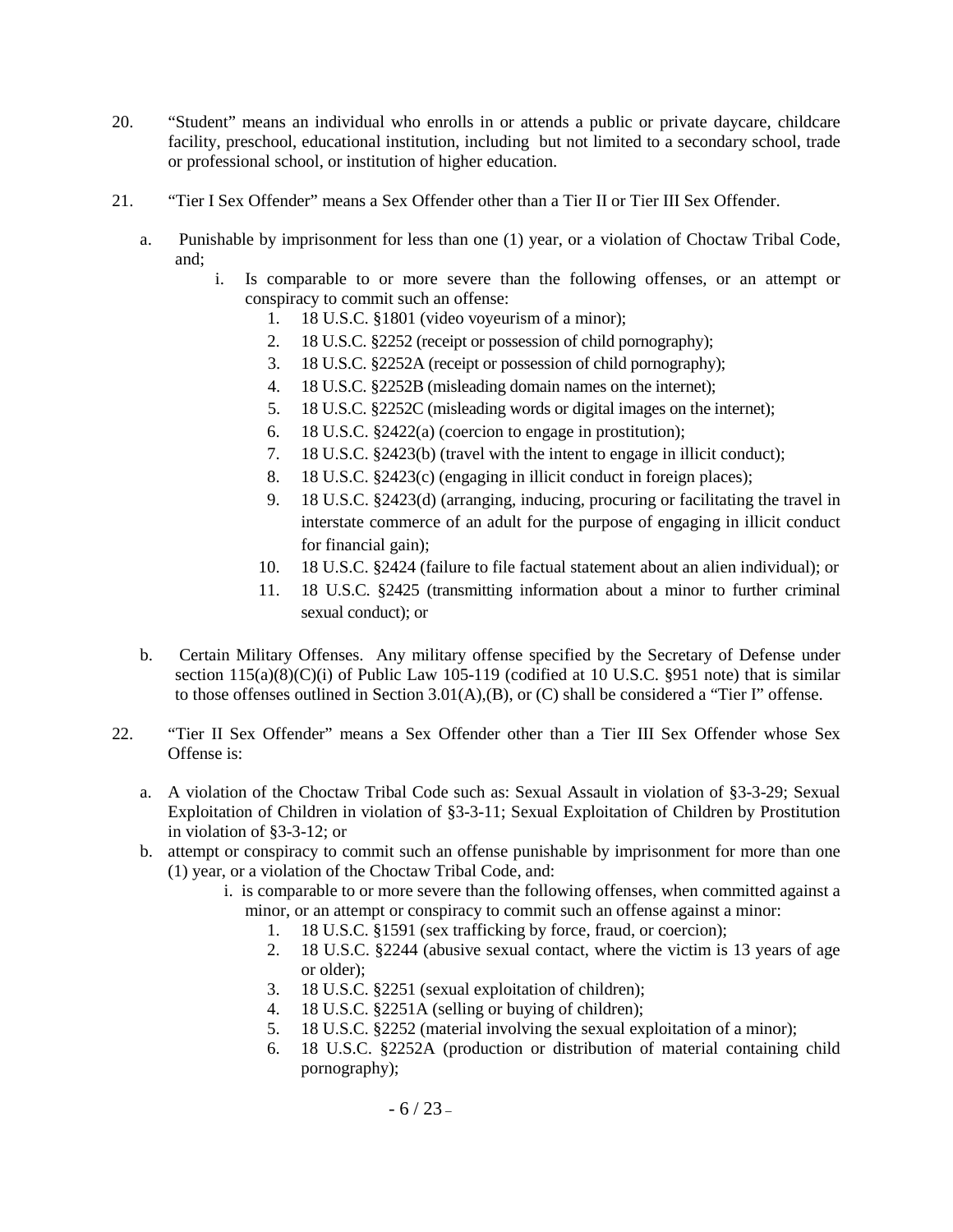- 7. 18 U.S.C. §2260 (production of sexually explicit depictions of a minor for import into the United States);
- 8. 18 U.S.C. §2421 (transportation of a minor for illegal sexual activity);
- 9. 18 U.S.C. §2422(b) (coercing a minor to engage in prostitution);
- 10. 18 U.S.C. §2423(a) (transporting a minor to engage in illicit conduct).

OR

#### ii. involves:

- 1. Solicitation or use of a minor to practice prostitution;
- 2. Enticing a minor to engage in criminal sexual activity;
- 3. Sexual contact with a minor ages thirteen (13) to eighteen (18);
- 4. Use of a minor in a sexual performance;
- 5. The production or distribution of child pornography; or
- 6. A non-forcible sexual act with a minor sixteen (16) or seventeen (17) years old;

OR

- c. Certain Military Offenses. Any military offense specified by the Secretary of Defense under section  $115(a)(8)(C)(i)$  of Public Law 105-119 (codified at 10 U.S.C. §951 note) that is similar to those offenses outlined in Section 3.02(A),(B), or (C) shall be considered a "Tier II" offense.
- d. Occurs after the Sex Offender becomes a Tier I Sex Offender.
- 23. "Tier III Sex Offender" means a Sex Offender whose Sex Offense is:
	- a. Rape in violation of §3-3-28; Criminal Sexual Penetration of a Minor in violation of §3-3-32; or attempt or conspiracy to commit such an offense;
	- b. punishable by imprisonment for more than one (1) year, or a violation of Choctaw Tribal Code, and:
		- i. is comparable to or more severe than the following offenses, or an attempt or conspiracy to commit such an offense:
			- 1. Sexual Contact with a Minor under the age of 13 (18 U.S.C. 2244);
			- 2. Sexual Act with a Minor under the age of 12 (18 U.S.C. 2241(c));
			- 3. Sexual Contact or Act with an individual who has been rendered unconscious or involuntarily drugged, or who is otherwise incapable of appraising the nature of the conduct or declining to participate (18 U.S.C. 2241 and 2242);
			- 4. Abusive Sexual Contact (18 U.S.C. 2244); or
			- 5. Sexual abuse of a minor or ward (18 U.S.C. §2243);
			- 6. a sexual offense committed through the threat of violence (18 U.S.C. 2241); or
		- ii. involves:
			- 1. kidnapping of a minor, unless committed by a parent or guardian;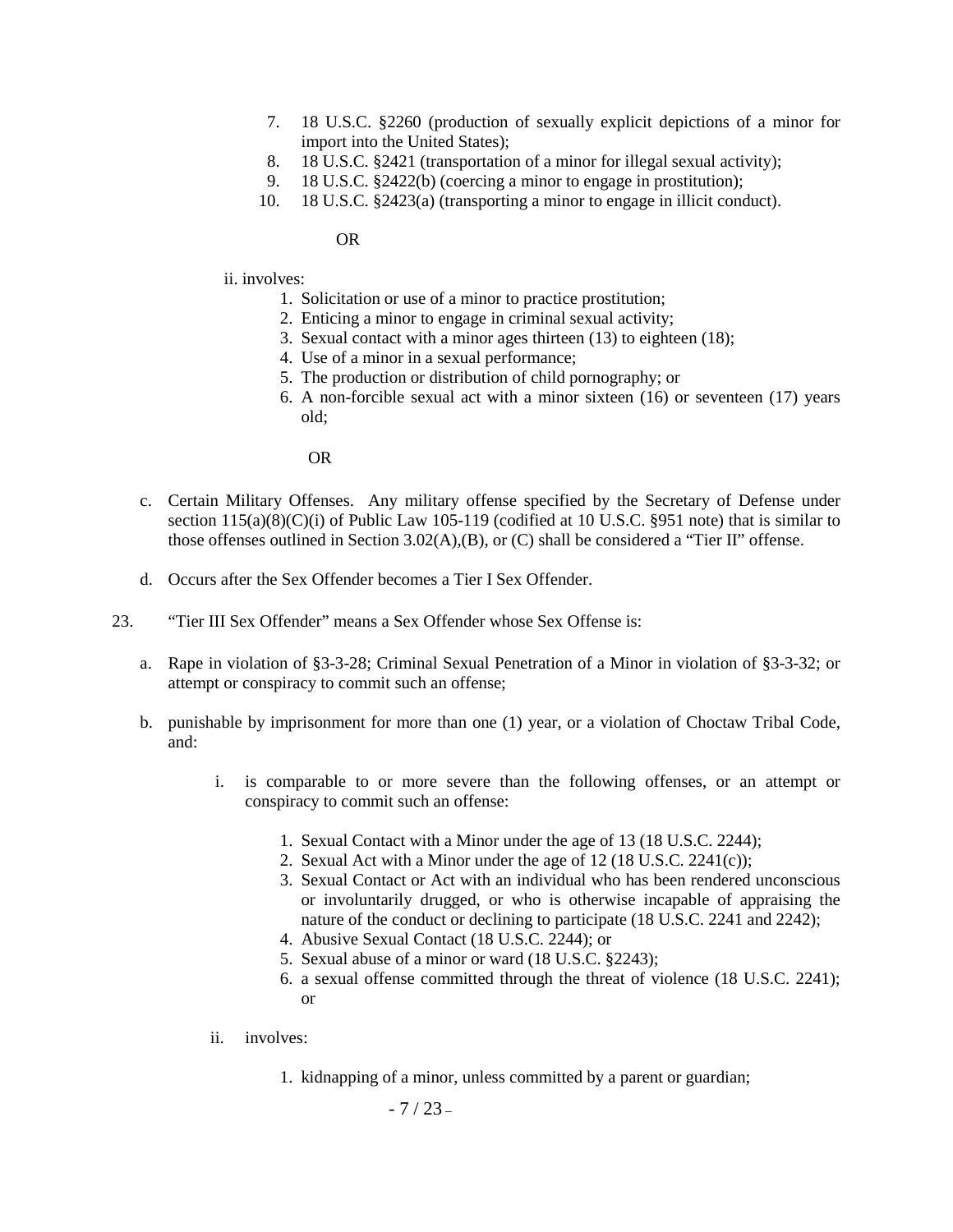- 2. a sexual act with another by force or threat;
- 3. a sexual act with another who has been rendered unconscious or involuntarily drugged, or who is otherwise incapable of appraising the nature of the conduct or declining to participate; or
- 4. Sexual contact with a minor 12 years of age or younger, including offenses that cover sexual touching of or contact with the intimate parts of the body, either directly or through the clothing;

OR

- c. Certain Military Offenses. Any military offense specified by the Secretary of Defense under section  $115(a)(8)(C)(i)$  of Public Law 105-119 (codified at 10 U.S.C. §951 note) that is similar to those offenses outlined in Section 3.03(A),(B), or (C) shall be considered a "Tier III" offense.
- d. Occurs after the offender becomes a Tier II Sex Offender.

# <span id="page-7-0"></span>**CHAPTER 2. REGISTRATION**

### <span id="page-7-1"></span>**§32-2-1 Sex Offender Registry**

The Department of Public Safety shall maintain a central registry of Sex Offender information as required by this Title and shall adopt such rules and regulations necessary to carry out this section. The Department of Public Safety shall provide written notice to all inmates, parolees, and probationers under their supervision that are required to register pursuant to this Title.

### <span id="page-7-2"></span>**§32-2-2 Registration Requirements**

- 1. Any person convicted of any Sex Offense or attempted Sex Offense or who has been acquitted by reason of insanity for any Sex Offense or attempted Sex Offense in the Mississippi Band of Choctaw Indians' Tribal Court shall register with the Department of Public Safety.
- 2. Any person residing, employed, or enrolled in school on the Choctaw Indian Reservation who has been convicted of any Sex Offense or attempted Sex Offense or who has been acquitted by reason of insanity for any Sex Offense or attempted Sex Offense or adjudicated delinquent for any Sex Offense or attempted Sex Offense shall register with the Department of Public Safety. Registration shall not be required for an offense that is not a registrable Sex Offense or for an offender who is under fourteen (14) years of age.
- 3. Any person required to register under this chapter shall submit the following information at the time of the registration:
	- a. CRIMINAL HISTORY. The following information related to the sex offender's criminal history:
		- i. The date of all arrests;
		- ii. The date of all convictions;
		- iii. The sex offender's status of parole, probation, or supervised release;
		- iv. The sex offender's registration status; and
		- v. Any outstanding arrest warrants.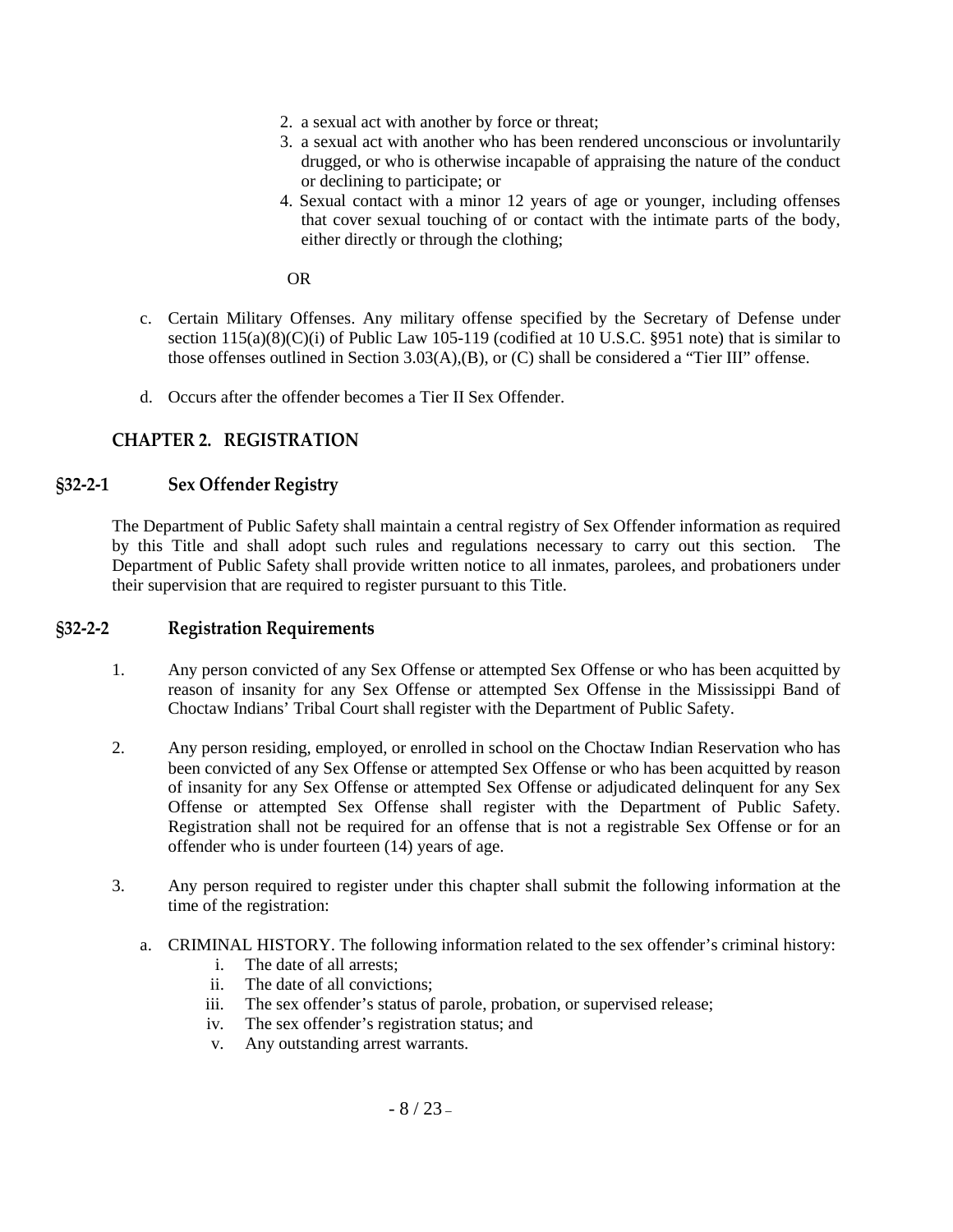- b. DATE OF BIRTH. The sex offender's actual date of birth, and any other date of birth used by the sex offender.
- c. DNA. If not already contained in the Combined DNA Index System (CODIS), the sex offender shall provide a sample of his DNA. The DNA sample obtained from the sex offender shall be submitted for submission in CODIS.
- d. DRIVER'S LICENSES, IDENTIFICATION CARDS, PASSPORTS, AND IMMIGRATION DOCUMENTS.
	- i. Driver's License. A covered sex offender shall provide all of the sex offender's valid driver's licenses issued by any jurisdiction and a photocopy of any such licenses shall be made;
	- ii. Identification Cards. A covered sex offender shall provide all of the sex offender's identification cards including the sex offender's tribal enrollment card issued by any jurisdiction and a photocopy shall be made;
	- iii. Passports. A covered sex offender shall provide any passports used by the sex offender, and a photocopy shall be made; and
	- iv. Immigration Documents. A covered sex offender shall provide any and all immigration documents used by the sex offender, and a photocopy shall be made.
- e. EMPLOYMENT. The following information related to the sex offender's employment, to include any and all places where the sex offender is employed in any means including volunteer and unpaid positions:
	- i. The name of the sex offender's employer;
	- ii. The address of the sex offender's employer; and
	- iii. Similar information related to any transient or day labor employment.
- f. FINGER AND PALM PRINTS. Finger prints shall be obtained from covered sex offenders and shall be submitted to IAFIS, and palm prints shall be obtained from covered sex offenders and shall be submitted to FBI Next Generation Identification Program.
- g. INTERNET IDENTIFICATION.
	- i. The following information related to the sex offender's internet related activity:
		- 1. Any and all email addresses used by the sex offender;
		- 2. Any and all Instant Message addresses and identifiers;
		- 3. Any and all other designations or monikers used for self-identification in internet communications or postings; and
		- 4. Any and all designations used by the sex offender for the purpose of routing or self-identification in internet communications or postings, including but not limited to social network identifications, twitter accounts, video posting site identifications.
- h. NAME. The following information related to the sex offender's name:
	- i. The sex offender's full primary given name;
	- ii. Any and all nicknames, aliases, and pseudonyms regardless of the context in which it is used; and
	- iii. Any and all ethnic or tribal names by which the sex offender is commonly known. This does not include any religious or sacred names not otherwise commonly known.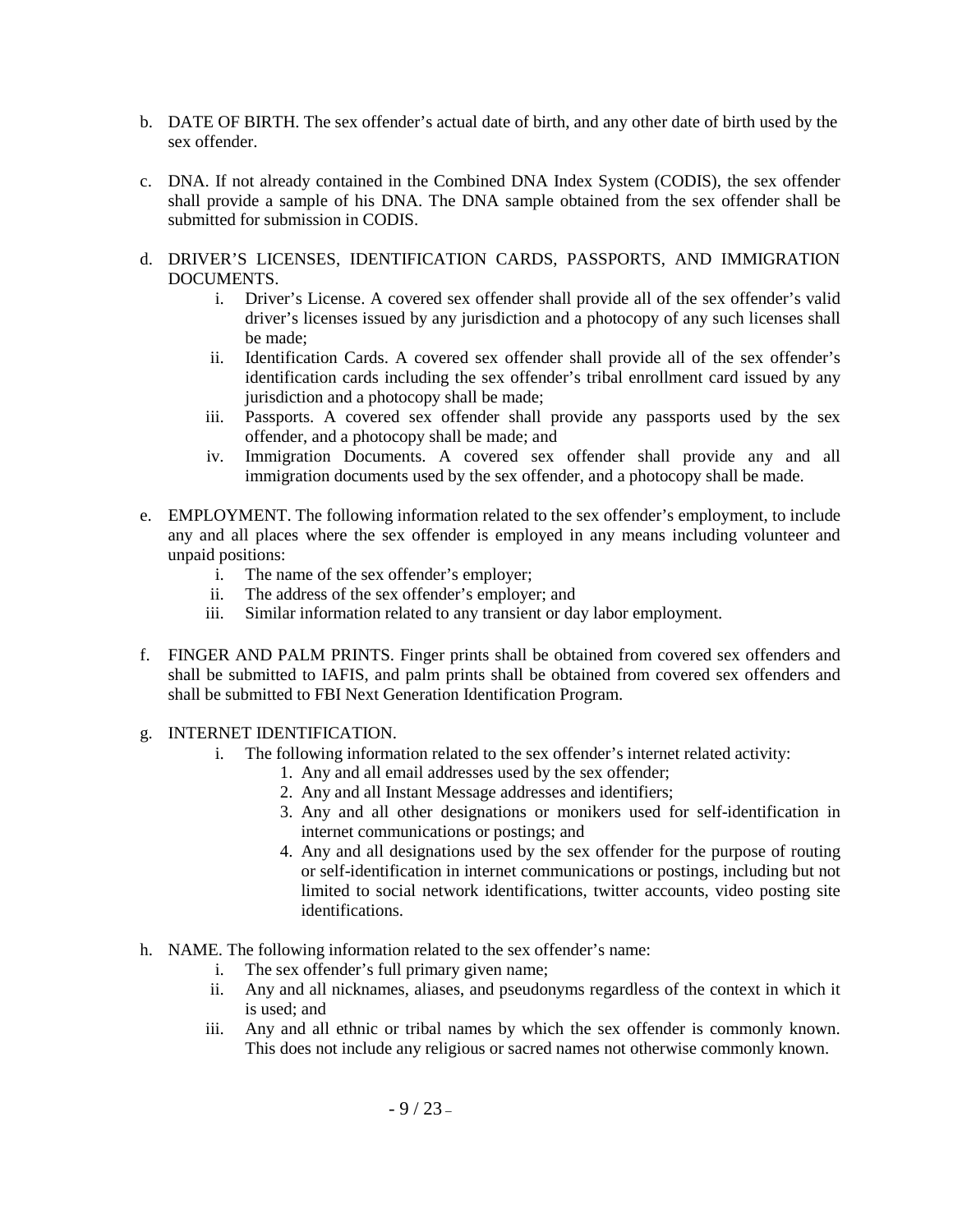- i. PHONE NUMBERS. Any and all telephone numbers and any other designations used by sex offenders for purposes of routing or self-identification in telephonic communications including but not limited to:
	- i. Any and all cellular telephone numbers;
	- ii. Any and all land line telephone numbers; and
	- iii. Any and all Voice over IP (VOIP) telephone numbers.
- j. PHOTOGRAPH. A covered sex offender shall permit his photograph to be TAKEN:
	- i. Every 90 days for Tier III sex offenders;
	- ii. Every 180 days for Tier II sex offenders; and
	- iii. Every year for Tier I sex offenders.
	- iv. Update Requirements: a digitized photograph shall be collected at each appearance.
- k. PHYSICAL DESCRIPTION. An accurate description of the sex offender as follows:
	- i. A physical description;
	- ii. A general description of the sex offender's physical appearance or characteristics; and
	- iii. Any identifying marks, such as, but not limited to, scars, moles, birthmarks, or tattoos.
- l. PROFESSIONAL LICENSES. All licensing of the sex offender that authorizes the sex offender to engage in an occupation or carry out a trade or business.
- m. RESIDENCE ADDRESS. The following information related to the sex offender's residence:
	- i. The address of each residence at which the sex offender resides or will reside; and
	- ii. Any location or description that identifies where the sex offender habitually resides regardless of whether it pertains to a permanent residence or location otherwise identifiable by a street or address.
- n. SCHOOL LOCATION. The following information related to the sex offender's school:
	- i. The address of each school where the sex offender is or will be a student; and
	- ii. The name of each school the sex offender is or will be a student.
- o. SOCIAL SECURITY NUMBER. The following information:
	- i. A valid social security number for the sex offender; and
	- ii. Any social security number the sex offender has used in the past, valid or otherwise.
- p. TEMPORARY LODGING
	- i. Lodging Information. The following information when the sex offender will be absent from his residence for seven (7) days or more:
		- 1. Identifying information of the temporary lodging locations including addresses and names; and
		- 2. The dates the sex offender will be staying at each temporary lodging location;
		- 3. The registered sex offender shall provide the information in Section 4.17 (1) and (2) no later than three days before his scheduled travel. The information shall be provided in person.
- q. INTERNATIONAL TRAVEL. Sex offenders must inform their residence jurisdictions 21 days in advance if they intend to travel outside of the United States. Jurisdictions must notify the U.S. Marshals Service and immediately notify any other jurisdiction where the sex offender is either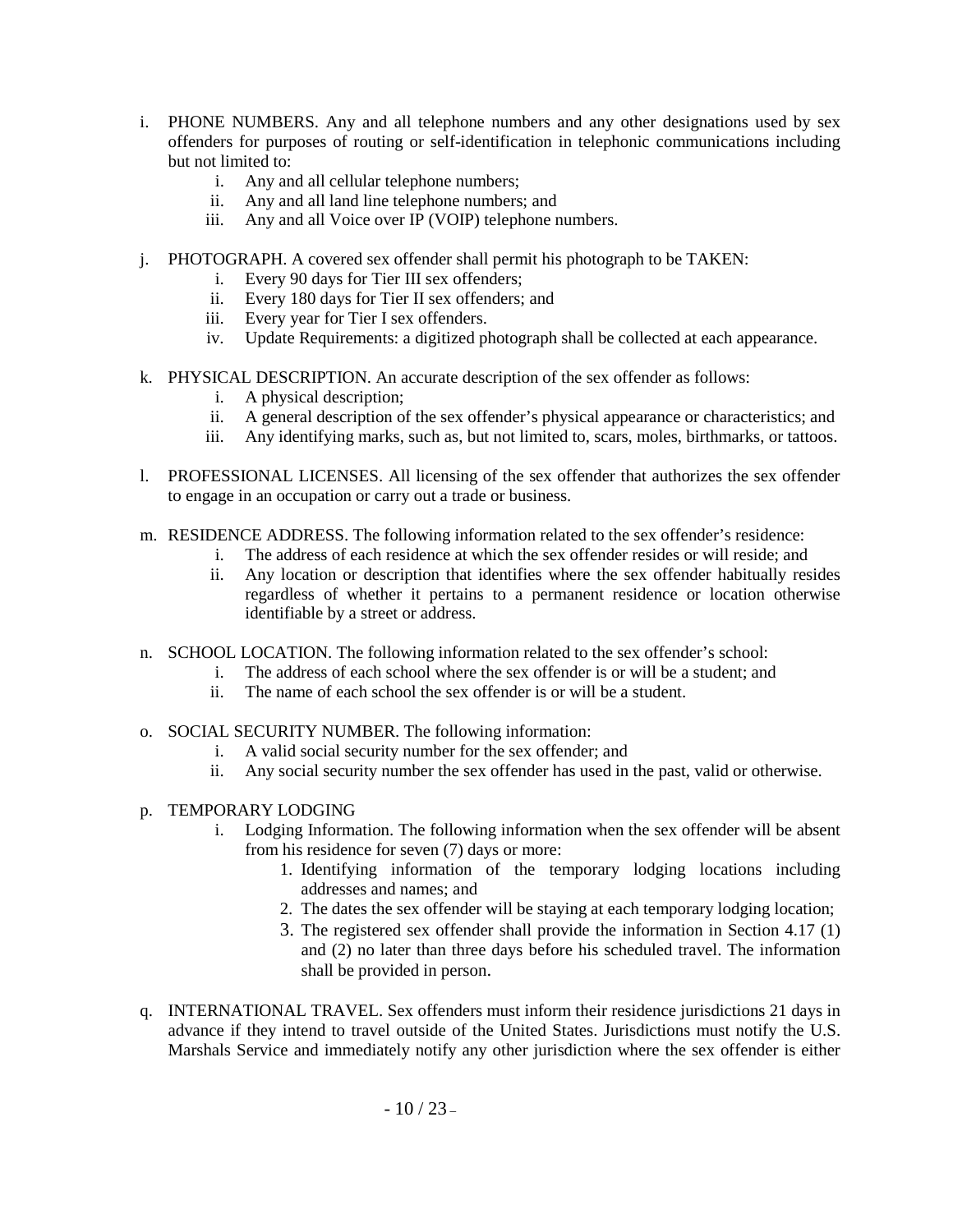registered, or is required to register, of that updated information. Update also must be made to NCIC/NSOR.

- r. OFFENSE INFORMATION. The text of each provision of law defining the criminal offense(s) for which the sex offender is registered.
- s. VEHICLE INFORMATION. The following information related to all vehicles owned or operated by the sex offender for work or personal use including land vehicles, aircraft, and watercraft:
	- i. License plate numbers;
	- ii. Registration numbers or identifiers;
	- iii. General description of the vehicle to include color, make, model, and year; and
	- iv. Any permanent or frequent location where any covered vehicle is kept.
- 4. Duties. A sex offender covered by this code who is required to register with the tribe pursuant to §32-2-2(1) and (2) shall provide all of the information detailed in this chapter to the Department of Public Safety and the Department of Public Safety shall obtain all of the information detailed in this chapter from covered sex offenders who are required to register with the tribe in accordance with this code and shall implement any relevant policies and procedures.
	- a. All information obtained under this code shall be, at a minimum, maintained by the Department of Public Safety in a digitized format.
	- b. A sex offender registry shall be maintained in an electronic database by the Department of Public Safety and shall be in a form capable of electronic transmission.
	- c. The Sex Offender reads, or has read to them, and signs a form stating that the duty to register has been explained to them and that the Sex Offender understands the registration requirement,
	- d. Upon entry of the sex offender's information into the registry database, the Department of Public Safety immediately forwards that information to all other jurisdictions in which the sex offender is required to register due to the sex offender's residency, employment, or student status.
- 5. The sex offender's information is entered in NCIC/NSOR.
- 6. The Department of Public Safety shall verify employment, residency, and school information provided by the Sex Offender.

## <span id="page-10-0"></span>**§32-2-3 Time For Registration of Sex Offenders**

- 1. A person required to register on the basis of a conviction, adjudication of delinquency or acquittal by reason of insanity entered shall register within three (3) business days of the date of judgment unless the person is immediately confined or committed, in which case the person shall register when released in accordance with the procedures established by the Department of Public Safety.
- 2. If a person who is required to register under this section is released from prison or placed on parole or supervised release, the offender has the duty to register prior to release and also to immediately report to the Department of Public Safety to perform the registration duties at the time of release.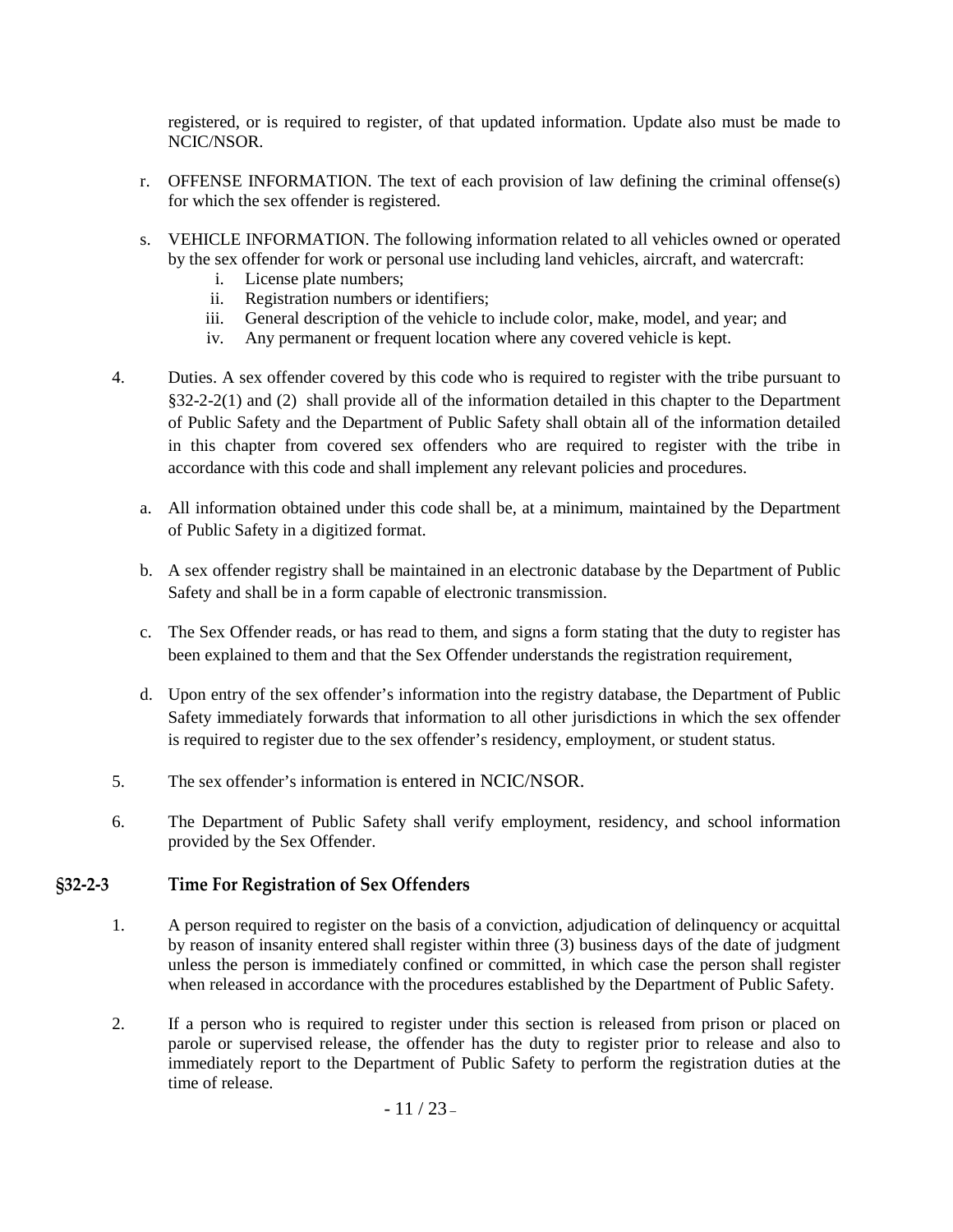- 3. If a person is required to register due to an earlier conviction under this Title and has presented themselves before any criminal court of the Mississippi Band of Choctaw Indians, that person shall be notified of their duty to register and they must acknowledge such duty in writing.
- 4. A sex offender moving to or returning to the Choctaw Indian Reservation from another jurisdiction shall provide written notification to the Department of Public Safety at least ten (10) business days before the person first resides in or returns to a community in the Choctaw Reservation and shall register, in person, with the Department of Public Safety within three (3) business days after first residing in or returning to a community of the Choctaw Reservation.
- 5. A person, other than a person confined in a correctional or juvenile detention facility or involuntarily committed on the basis of mental illness who is required to register on the basis of a Sex Offense for which a conviction, adjudication of delinquency or acquittal by reason of insanity was entered prior to passage of this Title, shall register with the Department of Public Safety no later than ninety (90) calendar days following passage of this Title.
- 6. Any person required to register under this chapter shall present themselves in person to the Department of Public Safety within three (3) business days whenever any information under § 32- 2-2 shall change. The Department of Public Safety shall notify all other required registering agencies of such changes within three (3) business days.
- 7. Notwithstanding any other provision of the Code to the contrary, during a declaration of emergency, any person who has been required to register as a sex offender as provided in Title XXXII who enters the Reservation to reside for any period of time is required, within the first twenty-four (24) hours of entrance, to notify the Director of Public Safety or the Choctaw Sex Offender Registry and to report to the Department of Public Safety to complete the required registration duties.

### <span id="page-11-0"></span>**§32-2-4 Duration of Registration**

- 1. Full Registration Period a Sex Offender shall keep the required registration information current with the Department of Public Safety for the full registration period, excluding any time the Sex Offender is in custody or civilly committed, unless the offender is allowed a reduction under subsection (2). The full registration period is:
	- a. 15 years, if the offender is a Tier I Sex Offender;
	- b. 25 years, if the offender is a Tier II Sex Offender; and
	- c. the life of the offender, if the offender is a Tier III Sex Offender.
- 2. Reduced Period for Clean Record
	- a. Clean Record the full registration period shall be reduced as described in paragraph (c) for a Sex Offender who maintains a clean record for the period described in paragraph (b) by:
		- i. Not being convicted of any offense for which imprisonment for more than one year may be imposed;
		- ii. Not being convicted of any Sex Offense;
		- iii. Successfully completing any periods of supervised release, probation, and parole; and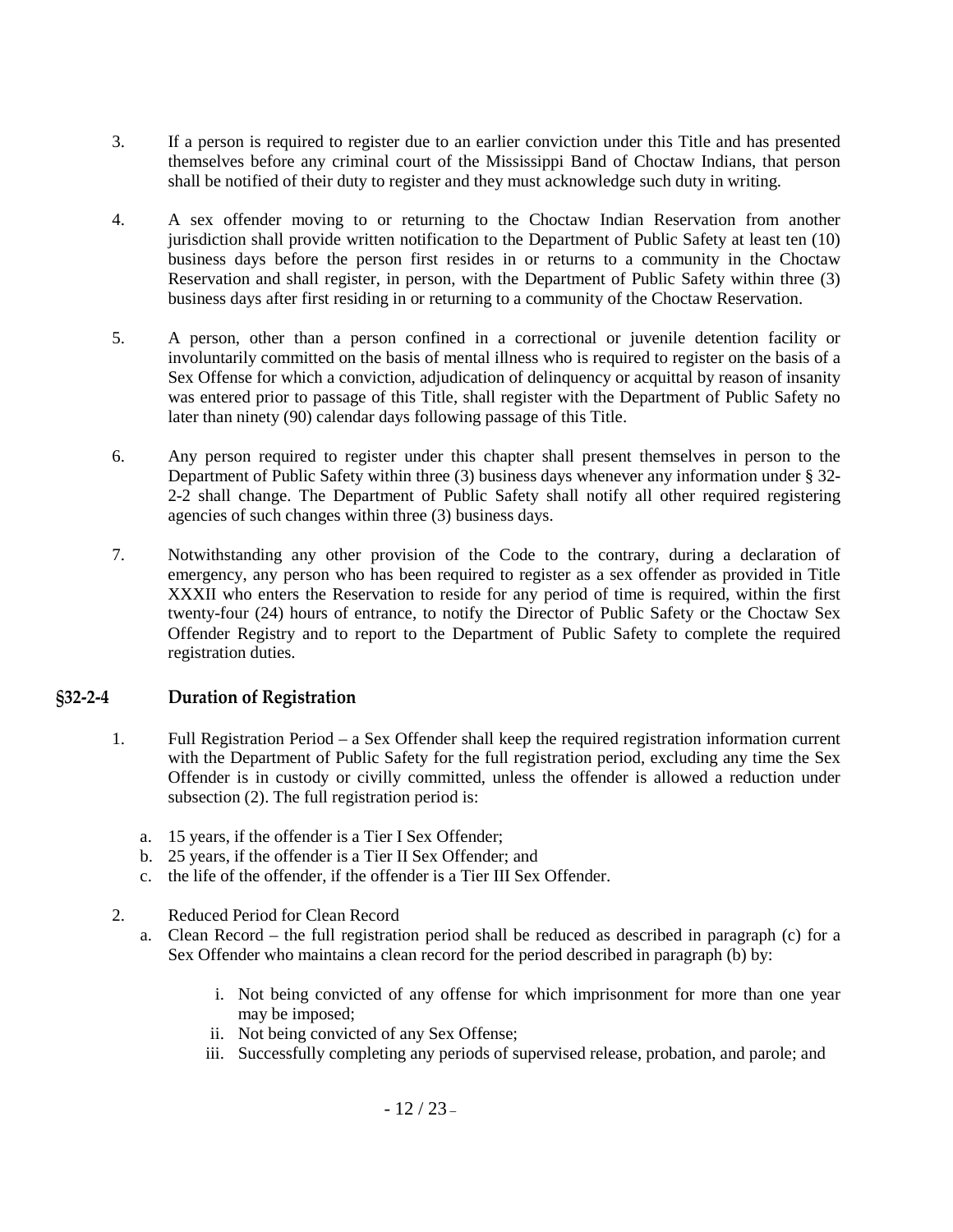- iv. Successfully completing an appropriate Sex Offender treatment program certified by the Tribe or by the United States Attorney General.
- b. Period.
	- i. A Tier I Sex Offender, the period during which the clean record shall be maintained is 10 years; and
	- ii. A Tier III Sex Offender adjudicated delinquent for the offense which required registration in a sex registry under this Title, the period during which the clean record shall be maintained is 25 years.
- c. Reduction.
	- i. A Tier I Sex Offender, the reduction is 5 years; and
	- ii. A Tier III Sex Offender adjudicated delinquent, the reduction is from life to that period for which the clean record under paragraph (b) is maintained.
- 3. Registration in any other jurisdiction does not reduce the time duration requirement, as required in subsection (1), for maintaining registration within the bounds of the Choctaw Indian Reservation.
- 4. Incarceration in any jurisdiction does not reduce the time duration requirement, as required in subsection (1), for maintaining registration within the bounds of the Choctaw Indian Reservation.

### <span id="page-12-0"></span>**§32-2-5 In Person Verification and Reporting Changes in Information and International Travel**

- 1. A Sex Offender shall appear in person, and allow the Department of Public Safety to take a current photograph, shall assist the department in the collection of information in the registry, and shall verify all information contained in the registry:
	- a. once a year, if the offender is a Tier I Sex Offender;
	- b. every six (6) months, if the offender is a Tier II Sex Offender;
	- c. every three (3) months, if the offender is a Tier III Sex Offender; and
- 2. Within three (3) business days of changes in the following required registration information, the Sex Offender must report in person and provide the changes to the Department of Public Safety:
	- a. Name;
	- b. Address;
	- c. Employment;
	- d. School or Residence;
	- e. Termination of Residence;
	- f. Email Addresses, Instant Message Addresses and any other designations used in internet communications, postings, or telephone communications;
	- g. Vehicle Information; and
	- h. Temporary Lodging Information.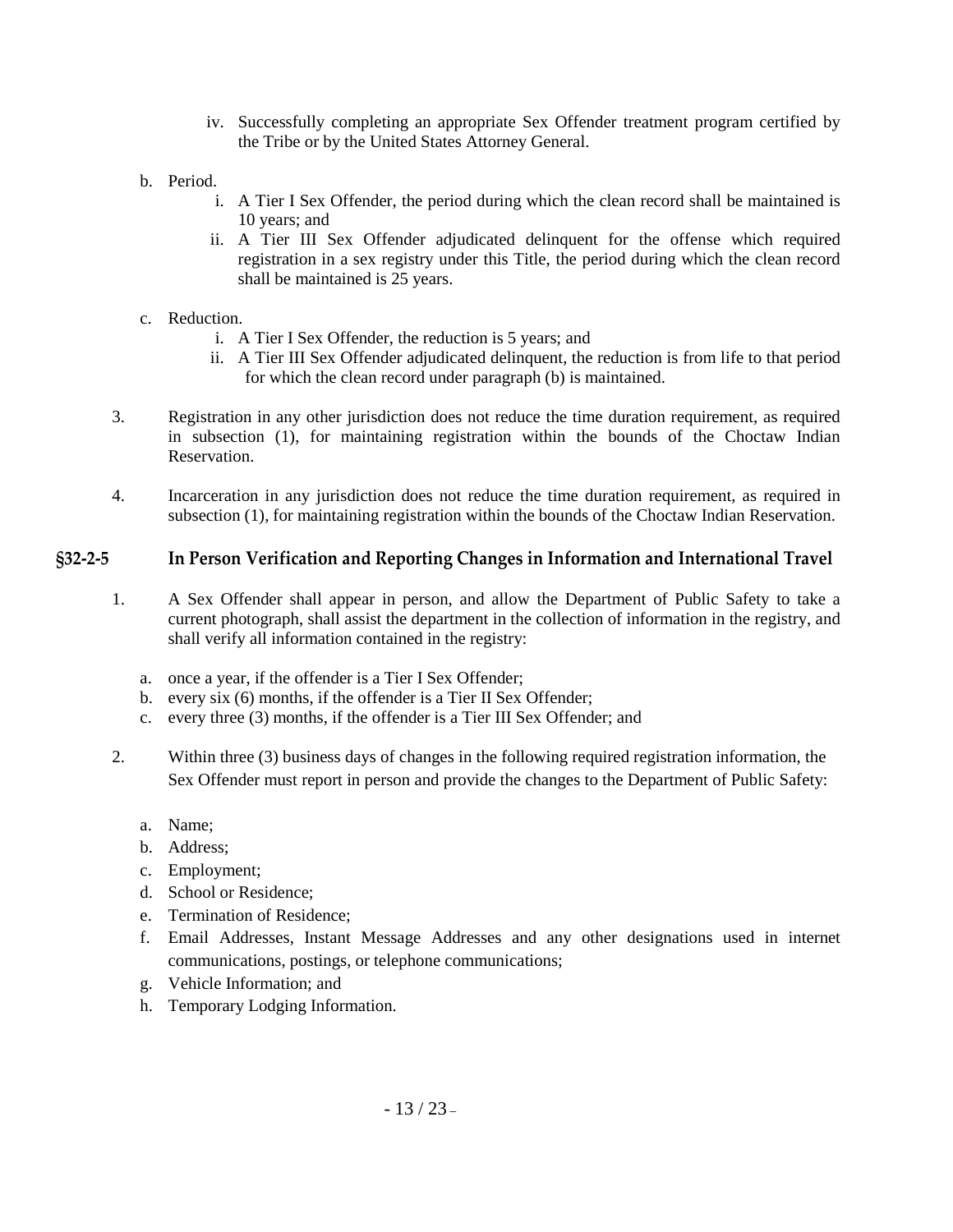- 3. The Department of Public Safety will immediately notify all jurisdictions in which the Sex Offender resides, is employed or attends school of the updated information and enter the updated information into the NSOR.
- 4. Sex offenders must inform their residence jurisdictions twenty-one (21) days in advance if they intend to travel outside of the United States. Jurisdictions must immediately notify the U.S. Marshals Service and INTERPOL and immediately notify any other jurisdiction where the sex offender is either registered, or is required to register, of that updated information and enter the updated information into the NSOR.

# <span id="page-13-0"></span>**§32-2-6 Mandatory Disclosure**

- 1. A person convicted of a Sex Offense who volunteers for an organization in which volunteers have direct, private or unsupervised contact with minors shall notify the organization of the person's conviction at the time of volunteering. Such notification must be in writing to the organization. Any organization which accepts volunteers must notify volunteers of this disclosure requirement upon application of the volunteer to serve or prior to acceptance of any of the volunteer's service, whichever occurs first.
- 2. If the organization, after notification by the offender as provided in subsection (1), accepts the offender as a volunteer, the organization must notify the parents or guardians of any minors involved in the organization of the offender's registration.
- 3. Any person required to register must disclose regardless of the date of conviction.
- 4. If a registered Sex Offender is currently volunteering for such an organization, the Sex Offender must resign or notify the organization immediately upon receipt of notice.

# <span id="page-13-1"></span>**§32-2-7 Registrant Official Determination of Exceptions**

<span id="page-13-2"></span>There are some exceptions allowed as defined in Section 32-1-1(4). It is the duty of the Sex Offender to request in writing to the Registrant Official any exception for which they may be eligible. There shall be a presumption that no exception applies without a formal written request and determination by the Registrant Official.

## <span id="page-13-3"></span>**§32-2-8 Administrative Review of Registrant Official Determination**

- 1. Administrative Review of any exception.
	- a. If the Sex Offender requests any exception not included in the order of the tribal court, the Sex Offender shall submit a formal request in writing to the Registrant Official, and after a review the Registrant Official shall determine whether or not to issue an exception.
	- b. If the Sex Offender desires to appeal the determination of their claimed exception then they may file a written request for review to the Director of Public Safety and the Tribal Attorney General to be considered by the Review Board.
- 2. Procedure of Administrative Review.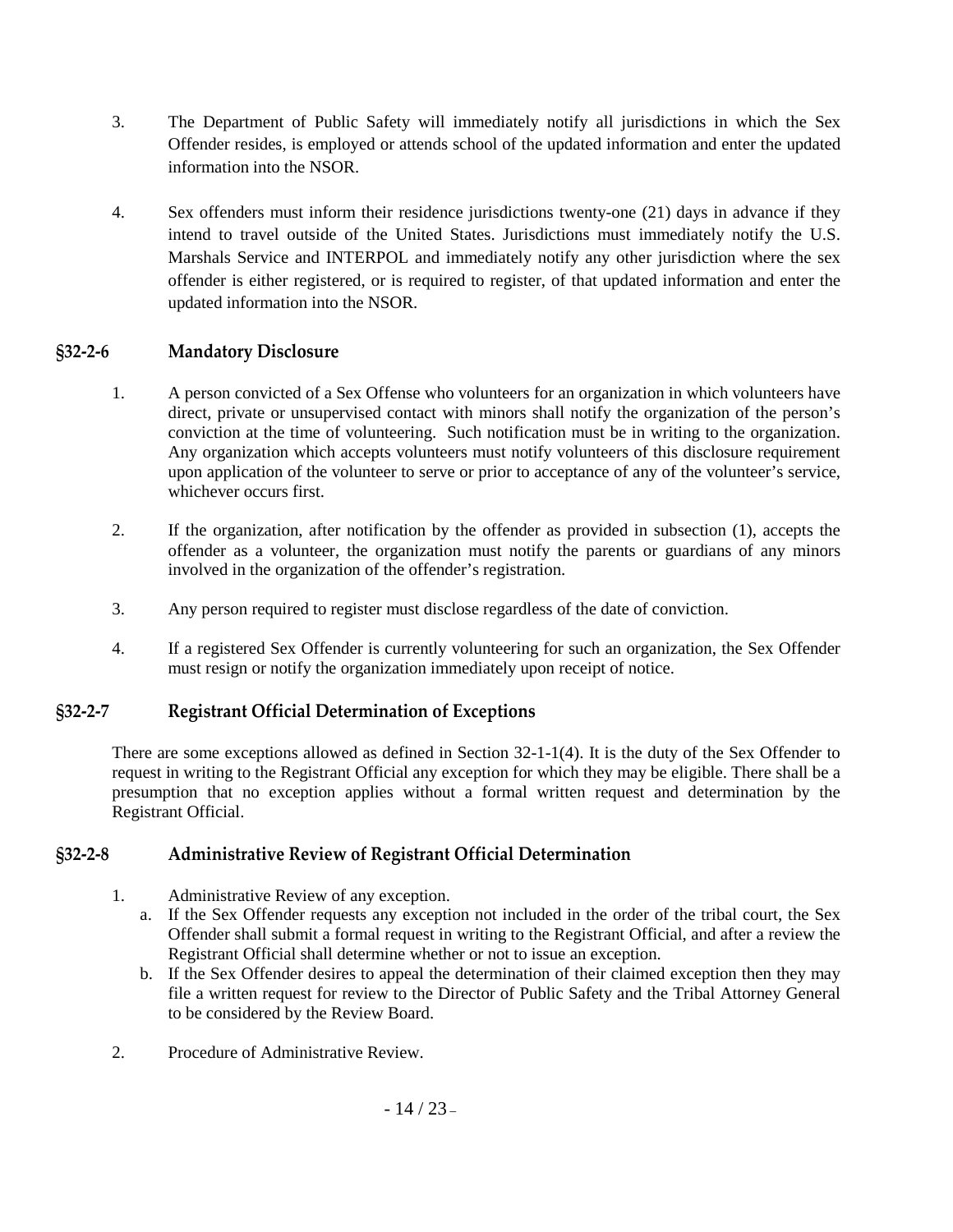- a. The Sex Offender or their legal representative shall make a written request for an administrative review to the Director of Public Safety and the Attorney General.
- b. The letter of request for review to be considered must:
	- i. Be sent via US certified mail and post marked prior to the Sex Offender's first mandated in person verification as required in this chapter;
	- ii. Be notarized;
	- iii. Explain the request being made of the Review Board
	- iv. Contain a copy of the order of judgment, the order of incarceration or any other official court document detailing the date of conviction and the offense convicted. If no such documentation can be obtained, the offender must detail the steps taken to obtain the documents, certify they are unable to obtain the documents by any reasonable means and detail the conviction date and the offense committed;
	- v. Contain a copy of the statute violated resulting in registration;
	- vi. Contain a copy of all the Sex Offender's convictions of sex crimes with date of conviction and the language of the statute;
	- vii. Contain a list of all jurisdictions and point of contact in which the Sex Offender must register and the classification the Sex Offender is in that jurisdiction;
	- viii. Contain contact information of the Sex Offender;
	- ix. Contain any documents supporting the offender's request and all the documentation submitted must be verifiable, notarized, or certified copies.
- 3. The Review Board shall consist of the Director of the Department of Public Safety, the Attorney General or his designee, and the Tribal Background Adjudicator.
- 4. The Sex Offender shall have no right to attend the meeting in which their request will be reviewed. The Review Board shall issue a written decision regarding the request for an exception to the Sex Offender and the Registrant Official prior to the second required in person verification as required in this chapter.
- 5. The decision of the Review Board is an administrative function and not subject to appeal to the tribal court.

## <span id="page-14-0"></span>**CHAPTER 3. ZONES OF RESTRICTION**

# <span id="page-14-1"></span>**§32-3-1 Prohibition Against Sex Offender Being Present in or Within a Certain Distance of Properties Utilized by Minors**

- 1. Unless exempted under section (2), it is unlawful for a person required to register as a Sex Offender under this Title:
	- a. to be present in any school building, on real property comprising any school, or in any conveyance owned, leased or contracted by a school to transport students to or from school or a school-related activity when persons under the age of eighteen (18) are present in the school building, on the school grounds or in the school conveyance;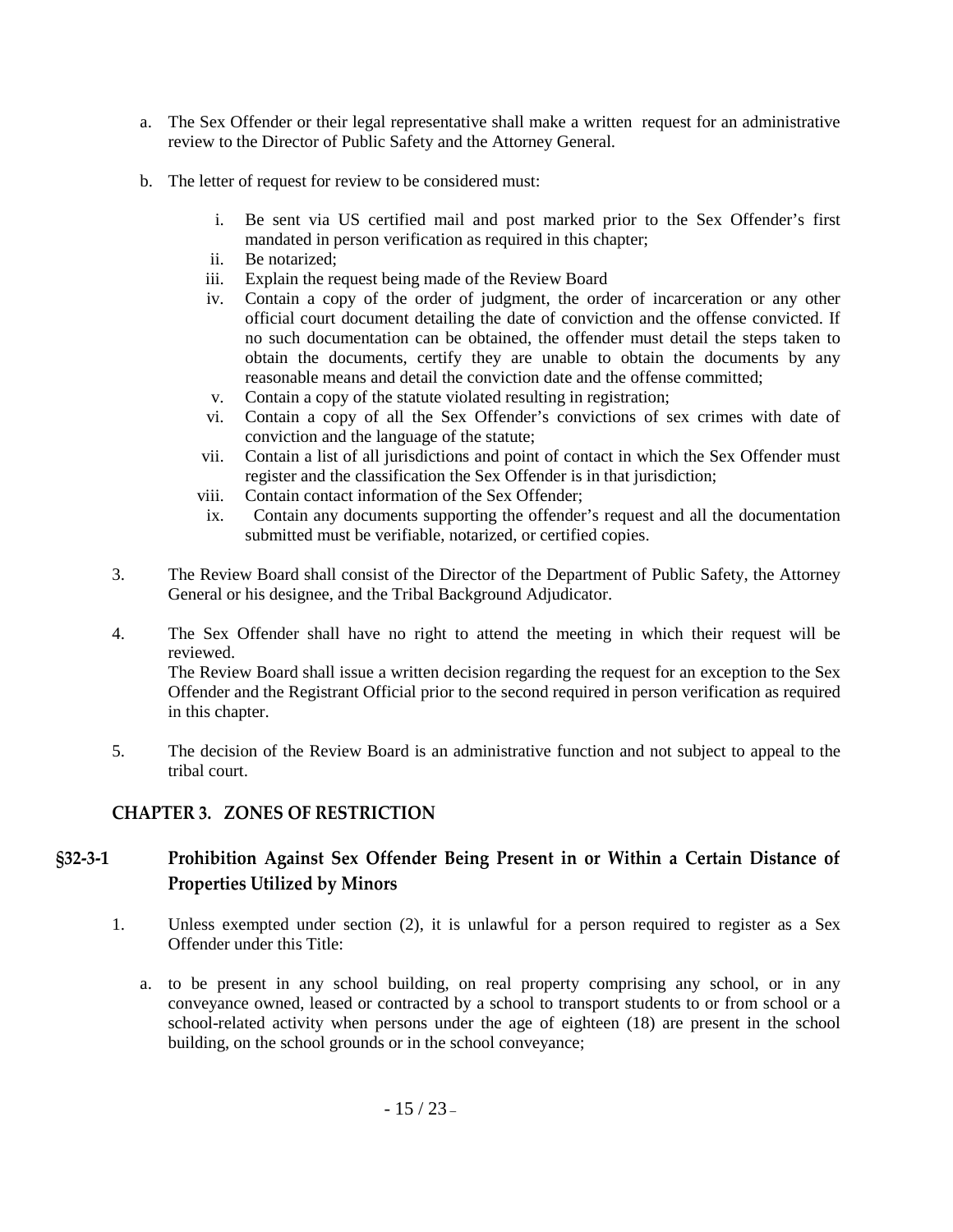- b. to be present in any building or on any real property while being utilized by any afterschool program, tribally or federally funded youth education programs including but not limited to the Starbase Atlantis program, school sports program, youth recreation league, boys and girls club; or
- c. to loiter within 150 feet of any school building or real property of a school as described under subsections (a) or (b).

#### 2.

- a. A person required to register as a Sex Offender who is a parent or guardian of a student attending the school and who complies with subsection (3) may be present on school property if the parent or guardian is:
	- i. attending a conference at the school with school personnel to discuss the progress of the Sex Offender's child academically or socially;
	- ii. participating in child review conferences in which evaluation and placement decisions may be made with respect to the Sex Offender's child regarding special education services;
	- iii. attending conferences to discuss other student issues concerning the Sex Offender's child such as retention and promotion;
	- iv. transporting the Sex Offender's child to and from school; or
	- v. present at the school because the Sex Offender has requested to be present for an event or any other reason relating to the welfare of the child.
- b. Section (1) of this chapter shall not apply to a Sex Offender who is legally enrolled in a particular school or is enrolled in a school-sponsored educational program located at a particular school when the Sex Offender is present at that school.

#### 3.

- a. In order to exercise the exemption under section (2), a parent or guardian who is required to register as a Sex Offender must notify the principal of the school of the Sex Offender's presence at the school unless the offender:
	- i. has written permission to be present from a school official, or
	- ii. the principal has granted ongoing permission, in writing, for regular visits of a routine nature.
- b. If permission is granted by a school official, the school official or school board president must inform the principal of the school where the Sex Offender will be present. Notification includes the nature of the Sex Offender's visit and the hours when the Sex Offender will be present in the school, and the Sex Offender is responsible for notifying the principal's office upon arrival and upon departure. If the Sex Offender is to be present in the vicinity of children, the Sex Offender has the duty to remain under the direct supervision of a school official.
- c. A Sex Offender may seek a written waiver from the Chief of this zone of restriction if they are employed by the Tribe and will be under constant supervision by an immediate supervisor provided the Sex Offender:
	- i. provides the Chief a copy of their registry information, including but not limited to the sex crime requiring registration,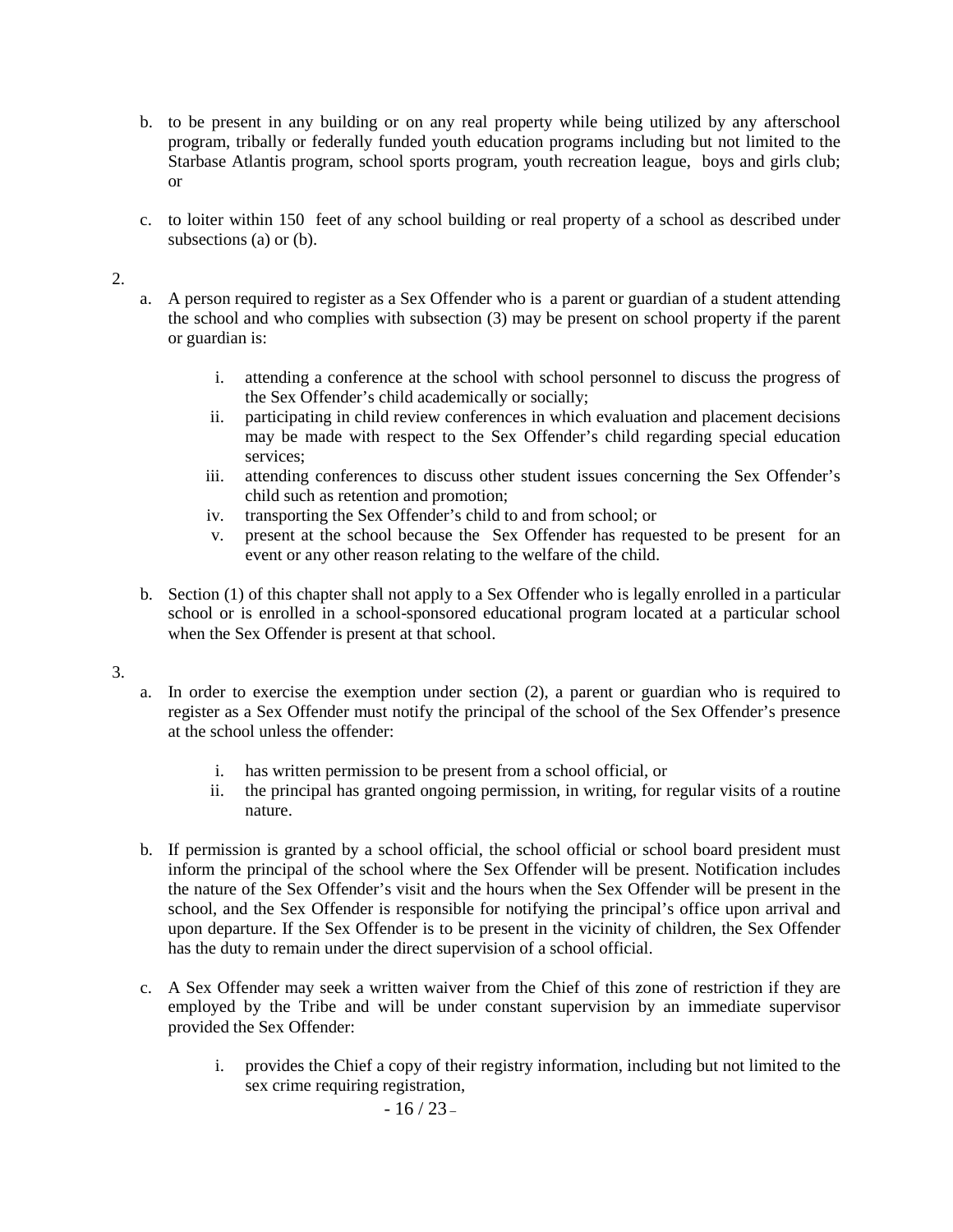- ii. certifies that their work requires them to be within the zone of restriction and their supervisor supplies a letter stating the Sex Offender's employment requires waiver of this chapter,
- iii. obtains written permission of the Chief and gives a copy of such to the supervisor and the Registry Official,
- iv. is not an absconder and meets all other provisions of this title, and
- v. such waiver does not violate applicable federal or tribal law.
- 4. Nothing in this section shall be construed to infringe upon the constitutional right of a Sex Offender to be present in a school building that is being used as a polling place for the sole purpose of voting.

# <span id="page-16-0"></span>**§32-3-2 Prohibition on Offenders Residing Within Two Thousand Five Hundred Feet Within a School**

- 1. Any person since passage of this Title who has been classified as a Sex Offender shall not reside within two thousand five hundred feet (2500) of any school, which is in existence at the time the individual begins to reside at the location.
- 2. If such Sex Offender has already established a residence and a school is subsequently built or placed within two thousand five hundred (2500) feet of such person's residence, then such person shall, prior to one week of the opening of such school, notify the Department of Public Safety where such school is located that he or she is now residing within two thousand five hundred (2,500) feet of such school and shall provide verifiable proof to the Department of Public Safety that he or she resided there prior to the opening of such school.

## <span id="page-16-1"></span>**CHAPTER 4. EXCLUSION AND ABSCONDERS**

### <span id="page-16-2"></span>**§32-4-1 Nonmember Exclusion**

- 1. Any nonmember Sex Offender within the boundaries of the Choctaw Indian Reservation shall be excluded pursuant to  $\S20-1-1(5)$  of this code. This section shall not preclude the nonmember's duty to register. The exclusion order shall contain the following exemptions:
	- a. To answer a summons or subpoena by the Choctaw Tribal Court;
	- b. To be a defendant in any Choctaw Tribal Court; and
	- c. Any other exemption the court deems necessary for the administration of justice.
- 2. Any nonmember Sex Offender excluded from the reservation who must return pursuant to an exemption must notify the Department of Public Safety no less than twenty-four (24) hours prior to their return to the Choctaw Indian Country.

### <span id="page-16-3"></span>**§32-4-2 Member Exclusion**

 $-17/23-$ 1. Any member Tier III Sex Offender convicted after passage of this Title may no longer be entitled to reside on the Choctaw Indian Reservation, as mentioned under §20-1-1, and may be excluded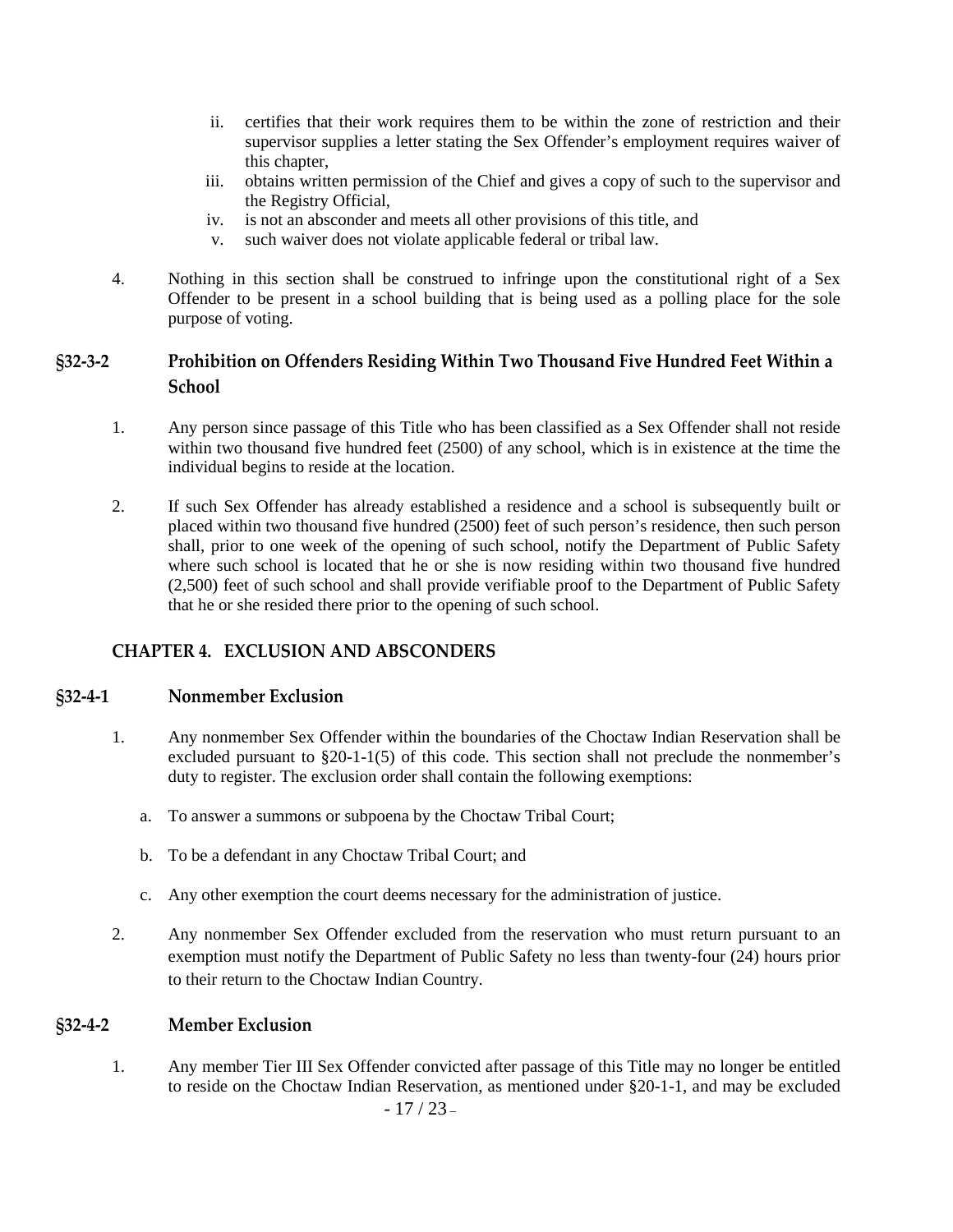from the Choctaw Indian Reservation pursuant to Title XX of this code. The exclusion order shall contain the following exemptions:

- a. to answer a summons or subpoena by the Choctaw Tribal Court;
- b. to be a defendant in any Choctaw Tribal Court;
- c. to attend funerals of immediate family members;
- d. to receive medical services at the Choctaw Health Center;
- e. to visit immediate family members admitted at Choctaw Health Center during regularly scheduled visiting hours;
- f. to vote;
- g. to attend school; and
- h. any other exemption the court deems necessary for the administration of justice.
- 2. Any member Sex Offender excluded from the reservation who must return pursuant to an enumerated exemption must notify the Department of Public Safety no less than twenty-four (24) hours prior to their return to the Choctaw Indian Country.

### <span id="page-17-0"></span>**§32-4-3 Absconders**

If any person required to register under this Title is believed to have absconded, then the Department of Public Safety shall endeavor to determine if the Sex Offender has actually absconded. If no determination can be made or the Department of Public Safety does determine that they have absconded then they shall notify the appropriate investigative law enforcement agency.

The Department of Public Safety shall update the Registry Website to show that the offender is now an absconder.

The Department of Public Safety shall seek a warrant for the arrest of the absconder through the appropriate law enforcement agency and notify the US Marshals.

The Department of Public Safety shall notify any other required registering jurisdiction and any jurisdiction that notified the Department of Public Safety of the Sex Offender.

The Department of Public Safety shall enter the Sex Offender information into the National Crime Information Center Wanted Person File.

The Department of Public Safety must update the NCIC/NSOR to reflect the Sex Offender's status as an absconder or unlocatable.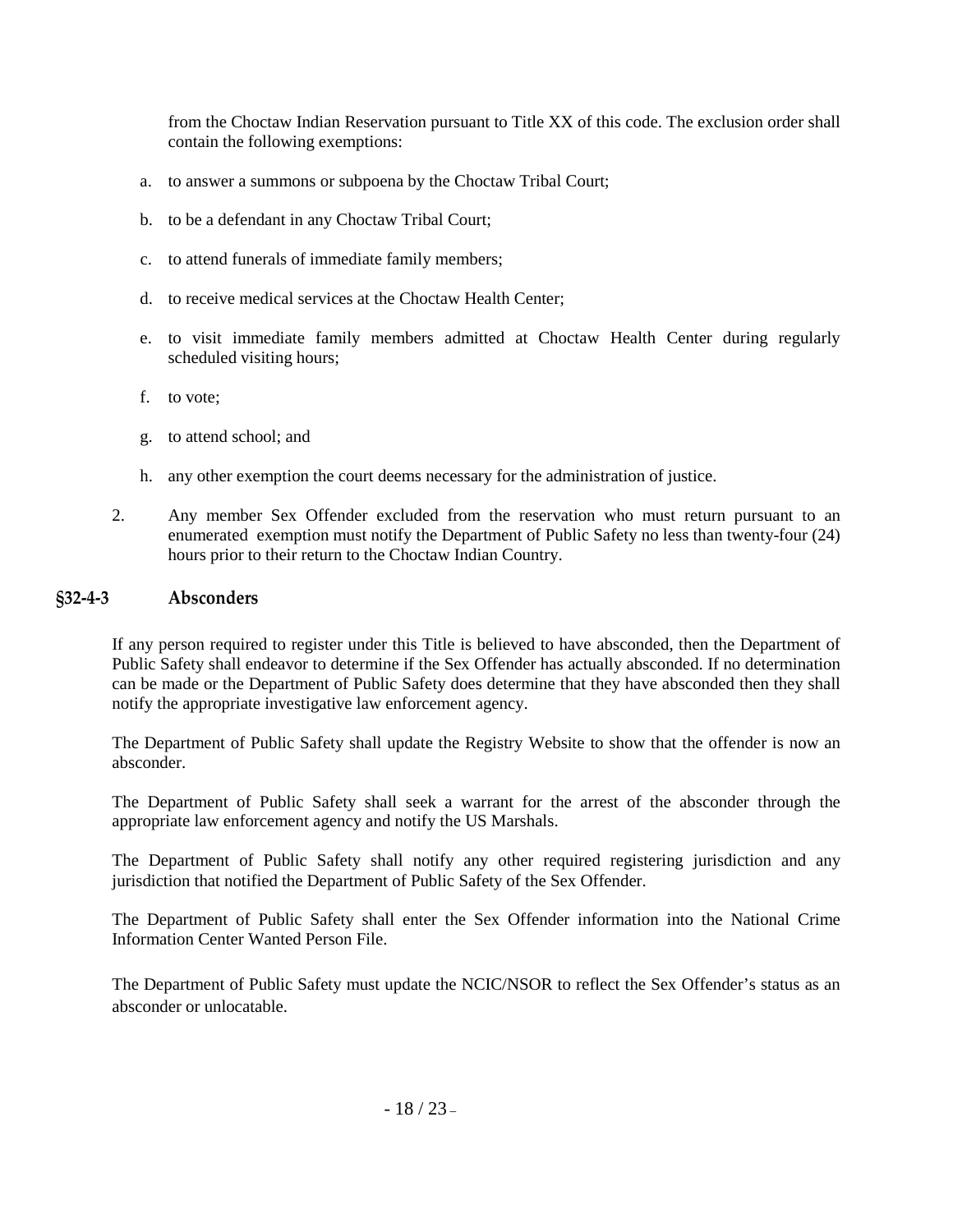## <span id="page-18-0"></span>**CHAPTER 5. PUBLICATION & NOTIFICATION**

### <span id="page-18-1"></span>**§32-5-1 Publication**

The Department of Public Safety shall use and maintain the Choctaw Registry, public sex offender registry website.

- 1. The following information shall be made available to the public on the sex offender registry website:
	- a. Notice that an offender is in violation of their registration requirements or cannot be located if the sex offender has absconded,
	- b. All sex offenses for which the sex offender has been convicted,
	- c. The sex offense(s) for which the offender is currently registered,
	- d. The address of the sex offender's employer(s),
	- e. The name of the sex offender including all aliases,
	- f. A current photograph of the sex offender,
	- g. A physical description of the sex offender,
	- h. The residential address and, if relevant, a description of a habitual residence of the sex offender,
	- i. All addresses of schools attended by the sex offender,
	- j. The sex offender's vehicle license plate number along with a description of the vehicle, and
	- k. Any other information required by the Department of Justice and information deemed necessary for the protection of the public.
- 2. The following information shall not be available to the public on the sex offender registry website:
	- a. Any arrest that did not result in conviction,
	- b. The sex offender's social security number,
	- c. Any travel and immigration documents,
	- d. The identity of the victim, and
	- e. Internet identifiers.

Additionally, the Department shall utilize the Exchange Portal for inter-jurisdictional change of residence, employment or student status.

3. The Choctaw registry website will contain all field search capabilities needed for full participation in the Dru Sjodin National Sex Offender Public Website and shall participate in that website as provided by the Attorney General of the United States.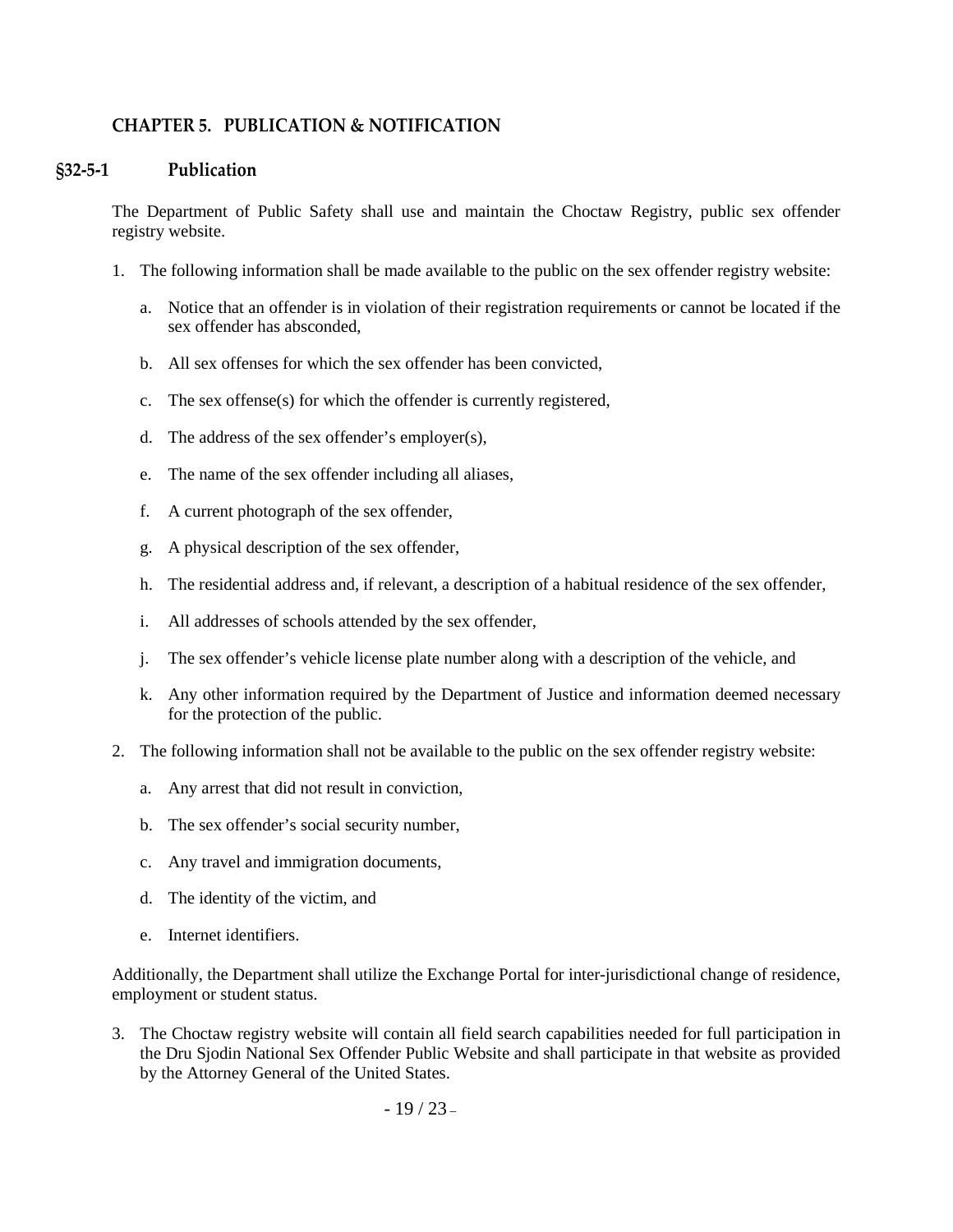- 4. The Choctaw registry website shall include links to sex offender safety and education resources.
- 5. The Choctaw registry website shall include instructions on how a person can seek correction of information that the individual contends is erroneous.
- 6. The Choctaw registry website shall include the following warning:

WARNING

*This information is made available for the purpose of protecting the public. It is not to be used for the purpose of harassing or intimidating anyone. A person who uses registry information to commit a criminal act against another person is subject to arrest and prosecution under the Choctaw Tribal Code.*

#### Further:

- 1. Individuals may obtain, for a fee, a list of registered Sex Offenders from the Tribal Department of Public Safety.
- 2. The Tribe may, at its discretion, publish names and/or pictures of all registered Sex Offenders in local media.
- 3. Records maintained pursuant to this chapter shall be open to law enforcement agencies which shall be authorized to release relevant and necessary information regarding Sex Offenders to the public.
- 4. Information disclosed pursuant to this subsection shall not include any information that would identify the victim.

### <span id="page-19-0"></span>**§ 32-5-2 Mandatory Publication and Notification**

Within three (3) business days of receipt, the Department of Public Safety shall disclose using the Choctaw Registry website, the name, address or location, most recent photograph, if available, date of photograph, place of employment, address of school attended, vehicle description and license plate numbers, sex offense for which convicted, date and place of such conviction, hair, eye color, height, race, sex and age of any registrant, and any other information deemed necessary for the protection of the public to:

- 1. each school, public housing agency, and community center in each area in which the Sex Offender resides, is an employee, or is a student;
- 2. Social Service entities responsible for protecting minors in the child welfare system;
- 3. volunteer organizations in which contact with minors or other vulnerable individuals might occurs;
- 4. any organization, company, or individual who requests such notification pursuant to procedures established by the jurisdiction;
- 5. to the registering authority of any jurisdiction in which a Sex Offender plans on residing, working, or going to school;
- 6. any jurisdiction which notifies the Department of Public Safety of a date in which it is the Sex Offender's intent to reside, work, or go to school on Choctaw Indian Country and who fails to register pursuant to this Title; and
- 7. any qualified entity pursuant to the National Child Protection Act of 1993, pursuant to section 5119a of Title 42 of the United States Code.

 $-20/23-$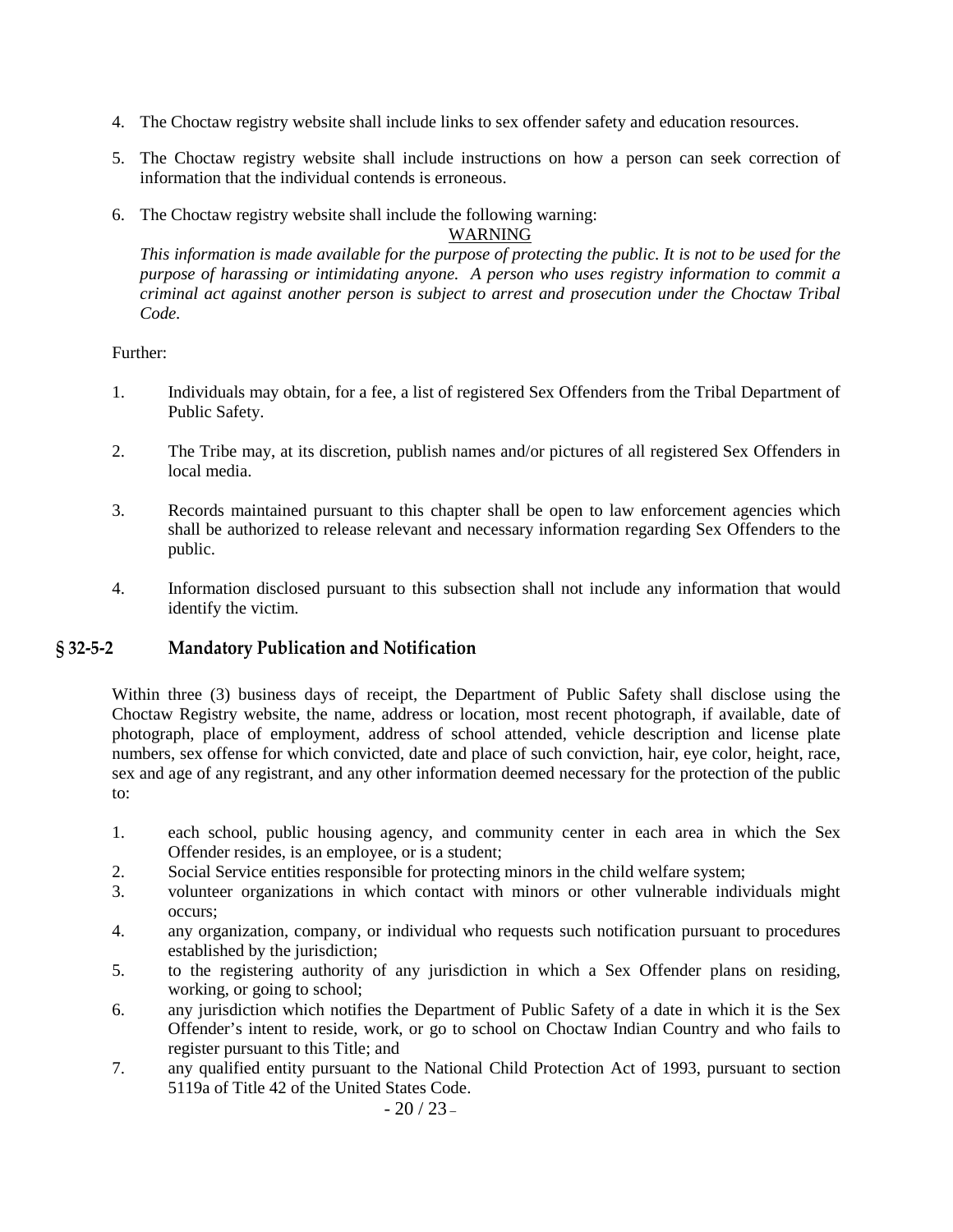## <span id="page-20-0"></span>**§32-5-3 Publication to National Sex Offender Registry**

Within three (3) business days the Department of Public Safety shall provide all such information as required by the National Sex Offender Registry or other appropriate database held by the Federal Bureau of Investigation, the United States Marshals Service, or any other required federal agency. The Director of the Department of Public Safety may in his discretion provide information to any other database for the safety of the public.

### <span id="page-20-1"></span>**§32-5-4 Publication to Other Law Enforcement Agencies**

Within three (3) business days the Department of Public Safety shall provide all registrant information to the appropriate law enforcement agency and probation agency, if appropriate, in each area in which the Sex Offender resides, is an employee, or is a student. Online access is to all registrant information is considered sufficient access.

### <span id="page-20-2"></span>**CHAPTER 6. IMMUNITY**

### <span id="page-20-3"></span>**§32-6-1 No Waiver of Immunity**

Nothing under this chapter shall be construed as a waiver of sovereign immunity for the Mississippi Band of Choctaw Indians, its departments, agencies, corporations, enterprises, employees, or agents.

### <span id="page-20-4"></span>**§32-6-2 Good Faith**

Any person acting under good faith of this Title shall be immune from any civil liability arising out of such actions.

## <span id="page-20-5"></span>**CHAPTER 7. MANDATORY CIVIL SANCTIONS**

## <span id="page-20-6"></span>**§32-7-1 Mandatory Civil Sanctions**

The Attorney General shall recover the costs of the Tribe and community associated with the monitoring of the Sex Offender and enforcement of this Title by filing a motion in the Tribal Civil Court to sanction a Sex Offender for each violation of a provision of this Title in the amount of five hundred dollars (\$500.00). The court shall enforce this provision by any means not prohibited by federal law, including, but not limited to the issuance of fines, forfeitures, civil contempt and garnishment of any distribution, tribal distribution, dividends, salary or any other income.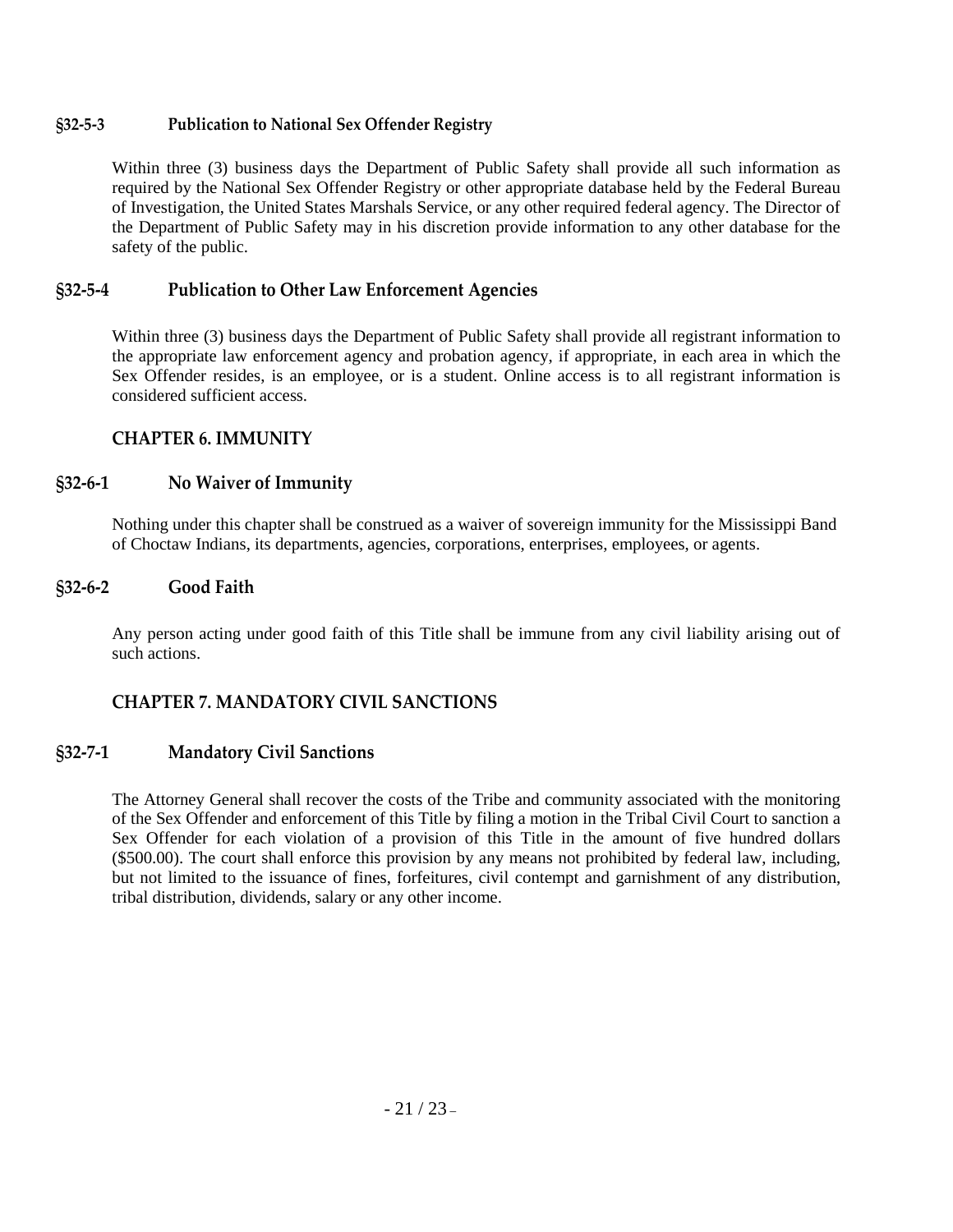## <span id="page-21-0"></span>**CHAPTER 8. CRIMINAL SANCTIONS**

### <span id="page-21-1"></span>**§32-8-1 Failure to Register**

Any person required to register under this Title within the time specified under this Title shall be guilty of a Class B offense.

### <span id="page-21-2"></span>**§32-8-2 Providing False or Misleading Registration Information**

Any person required to register under this Title who knowingly provides false or misleading information required under §32-2-2 shall be guilty of a class B offense.

### <span id="page-21-3"></span>**§32-8-3 Failure to Update Registration Information**

Any person required to register under this Title who fails to update their registration information in violation of §32-2-5 shall be guilty of a class B offense.

## <span id="page-21-4"></span>**§32-8-4 Failure to Appear for Periodic Registration**

Any person required to appear for periodic in person verification under §32-2-5 and fails to comply shall be guilty of a Class B offense.

### <span id="page-21-5"></span>**§32-8-5 Violation of School Zone Restriction**

Any Sex Offender who violates §32-3-1 is guilty of a Class A offense.

It is a defense to prosecution under this section that the Sex Offender did not know and could not reasonably know that the property or conveyance fell within the proscription of this section. Ignorance of the law is not a defense.

### <span id="page-21-6"></span>**§32-8-6 Violation of Residency Restrictions**

Any Sex Offender who violates §32-3-2 is guilty of a Class B offense.

It is a defense to prosecution under this section that the Sex Offender did not know and could not reasonably know that the property or conveyance fell within the proscription of this section. Ignorance of the law is not a defense.